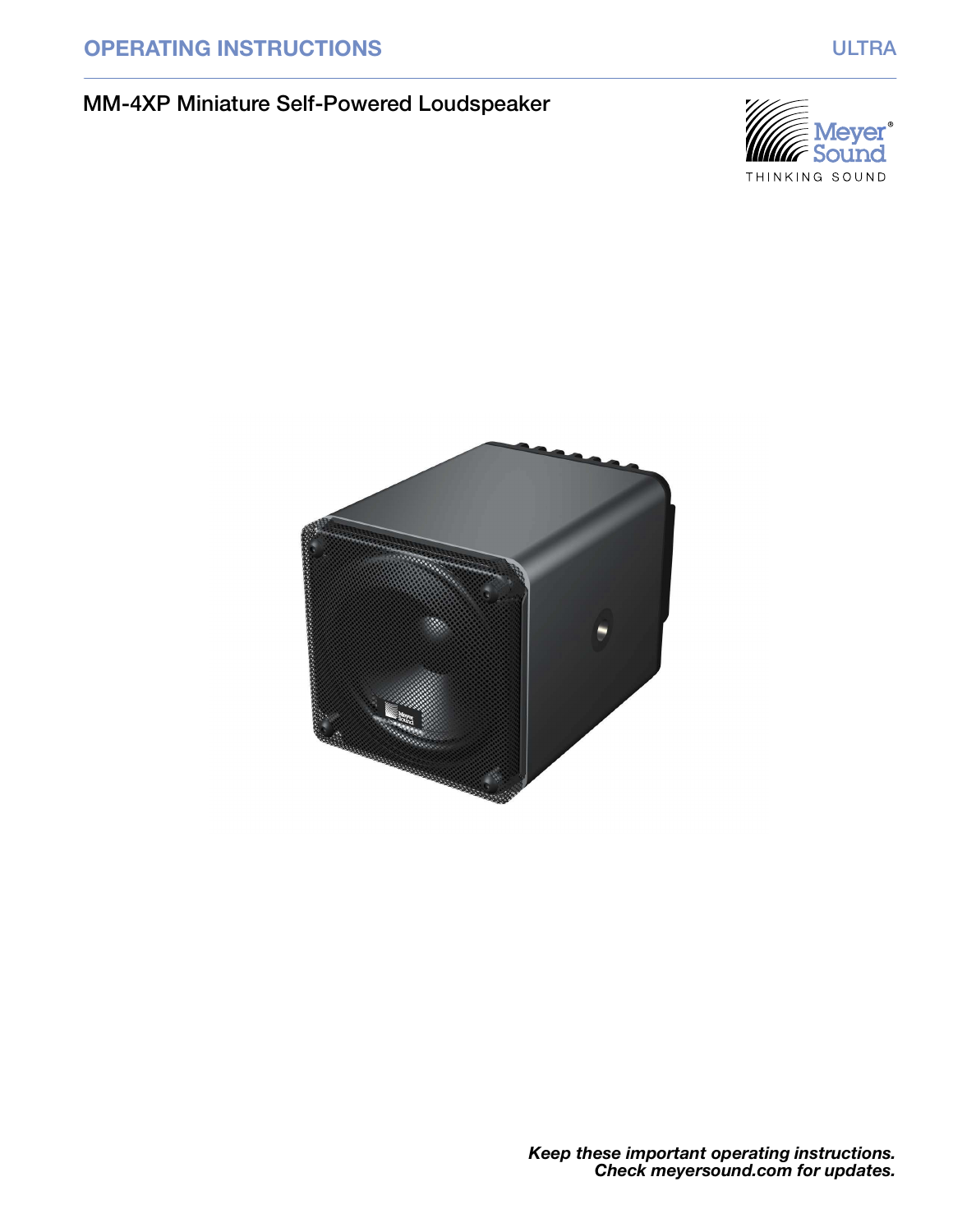© 2007–2021 Meyer Sound Laboratories, Incorporated. All rights reserved. MM-4XP Operating Instructions, PN 05.163.005.01 B

The contents of this manual are furnished for informational purposes only, are subject to change without notice, and should not be construed as a commitment by Meyer Sound Laboratories, Incorporated. Meyer Sound assumes no responsibility or liability for any errors or inaccuracies that may appear in this manual. Except as permitted by applicable copyright law, no part of this publication may be reproduced, stored in a retrieval system, or transmitted, in any form or by any means, electronic, mechanical, recording or otherwise, without prior written permission from Meyer Sound. The contents of this manual are furnished for informational purposes only, are subject to change without notice, and should not be construed as a commitment by Meyer Sound Laboratories, Incorporated. Meyer Sound assumes no responsibility or liability for any errors or inaccuracies that may appear in this manual. Except as permitted by applicable copyright law, no part of this publication may be reproduced, stored in a retrieval system, or transmitted, in any form or by any means, electronic, mechanical, recording or otherwise, without prior written permission from Meyer Sound.

MEYER SOUND and the Meyer Sound wave logo are trademarks of Meyer Sound Laboratories, Incorporated and are registered in the United States Patent and Trademark Office, as well as in other countries.

#### The following is a partial list of additional Meyer Sound trademarks and service marks:

650-P®, 650-R2®, 750-LFC, 900-LFC, 1100-LFC, Acheron®, Acheron® 80, Acheron® 100, Acheron® Designer, Acheron® LF, Acheron® Studio, AlignALink, Amie®, Amie®-Sub, B-Noise, Bluehorn® System, BroadbandQ®, CAL®, CAL® 32, CAL® 64, CAL® 96, Callisto®, Compass®, Compass® Go by Meyer Sound, Compass® RMS, Composite EQ, Constellation®, CueConsole, CueStation, D-Mitri®, EXP®, Galileo®, Galileo® GALAXY 408, Galileo® GALAXY 816, Galileo® GALAXY 816-AES3, GuideALink, HMS-5, HMS-10, HMS-12, HMS-15, Intelligent AC, IntelligentDC, JM-1P, LCS, LEO®, LEO® Family, LEO®-M, LEOPARD®, LEOPARD®-M80, Libra®, LINA®, LYON®, LYON®-M, LYON®-W, LYON®-WXT, M Series, M'elodie®, M1D, M2D, M3D, MAPP, MAPP 3D, MAPP Online Pro®, MAPP XT, Matrix3, MatrixLink, MDM-832, MDM-5000, MICA®, MILO®, MINA, MJF-208, MJF-210, MJF-212A, MM-4XP, MM-4XPD, MM-10, MM-10ACX, MM-10XP, MPS-482HP, MPS-488HP, MSL-4®, MultiSense, QuickFly®, QuietCool, REM®, RMS, RMServer, SB-2, SB-3F, SIM®, SIM® 3, Spacemap®, Spacemap® Go, SpeakerSense, Stella, Thinking Sound®, TM Array, TruPower®, TruShaping®, U-Shaping®, ULTRA-X20, ULTRA-X22, ULTRA-X23, ULTRA-X40, ULTRA-X42, UltraSeries, UMS-1P, UMS-1XP, UP-4slim, UP-4XP, UPJ-1P, UPJ-1XP, UPJunior, UPJunior-XP, UPM-1P, UPM-1XP, UPM-2P, UPM-2XP, UPQ-D1, UPQ-D2, UPQ-D3, USW-112P, USW-112XP, USW-210P, VariO, VLFC, VRAS, Wild Tracks, X-400C, X-800C.

All third-party trademarks mentioned herein are the property of their respective trademark holders.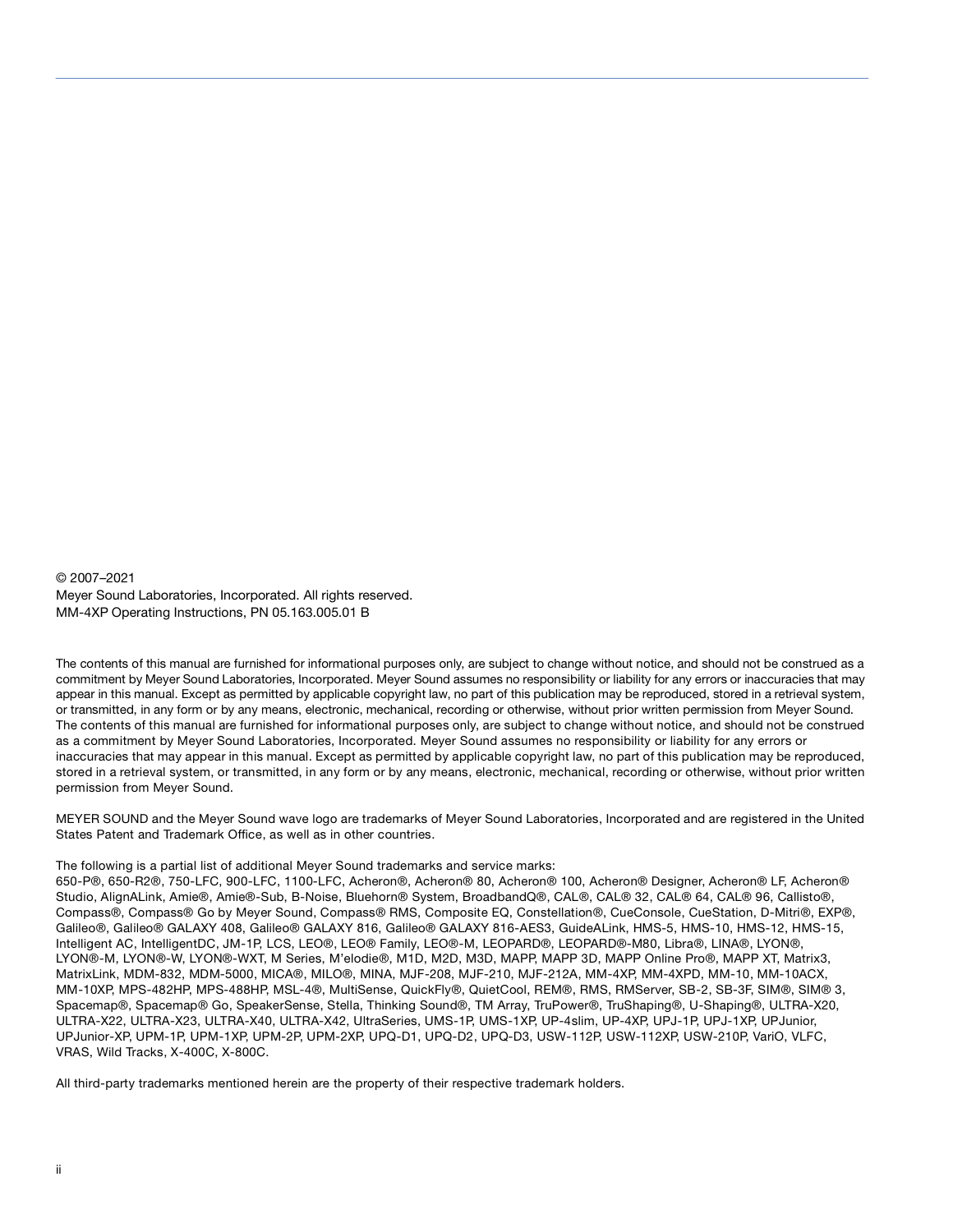# <span id="page-2-0"></span>IMPORTANT SAFETY INSTRUCTIONS

These symbols indicate important safety or operating features in this booklet and on the frame or chassis:

### <span id="page-2-1"></span>SYMBOLS USED

| <b>Dangerous</b><br>voltages: risk of<br>electric shock                 | Important<br>operating<br>instructions                                                  | <b>Replaceable Fuse</b>        | <b>Protective earth</b><br>ground | Hot surface: do not<br>touch        | <b>Electronic</b><br>instructions for<br>use: instruction<br>location in QR code          |
|-------------------------------------------------------------------------|-----------------------------------------------------------------------------------------|--------------------------------|-----------------------------------|-------------------------------------|-------------------------------------------------------------------------------------------|
|                                                                         |                                                                                         |                                |                                   |                                     |                                                                                           |
| Gefährliche<br>Spannungen:<br>Stromschlaggefahr                         | Hinweis auf<br>wichtige Punkte<br>der<br><b>Betriebsanleitung</b>                       | Austauschbare<br>Sicherung     | Schutzerde                        | Heiße Oberfläche:<br>nicht berühren | Elektronische<br>Gebrauchsanweisu<br>ng: anweisungsort<br>im QR-Code                      |
| Pour indiquer les<br>risques<br>résultant de<br>tensions<br>dangereuses | <b>Instructions</b><br>d'utilisation<br>importantes                                     | <b>Fusible</b><br>remplaçable  | Terre de protection               | Surface chaude:<br>ne pas toucher   | Mode d'emploi<br>électronique:<br>emplacement des<br>instructions dans le<br>code QR      |
| Para indicar<br>voltajes<br>peligrosos                                  | <b>Instrucciones</b><br>importantes<br>de funcionamiento<br>y/o<br><b>Mantenimiento</b> | <b>Fusible</b><br>reemplazable | Toma de tierra de<br>protección   | Superficie caliente:<br>no tocar    | Instrucciones de<br>uso electrónicas:<br>ubicación de<br>instrucciones en el<br>código QR |

- 1. Read these instructions.
- 2. Keep these instructions.
- 3. Heed all warnings.
- 4. Follow all instructions.
- 5. Do not use this apparatus near water.
- 6. Clean only with dry cloth.
- 7. Do not block any ventilation openings. Install in accordance with Meyer Sound's installation instructions.
- 8. Do not install near any heat sources such as radiators, heat registers, stoves, or other apparatus that produce heat.
- 9. Do not defeat the safety purpose of the grounding-type plug. A grounding type plug has two blades and a third grounding prong. The third prong is provided for your safety. If the provided plug does not fit into your outlet, consult an electrician for replacement of the obsolete outlet.
- 10.Protect the power cord from being walked on or pinched, particularly at plugs, convenience receptacles, and the point where they exit from the apparatus. The AC mains plug or appliance coupler shall remain readily accessible for operation.
- 11.Only use attachments/accessories specified by Meyer Sound.
- 12.Use only with the caster rails or rigging specified by Meyer Sound, or sold with the apparatus. Handles are for carrying only.
- 13.Unplug this apparatus during lightning storms or when unused for long periods of time.
- 14.If equipped with an external fuse holder, the replaceable fuse is the only user-serviceable item. When replacing the fuse, only use the same type and the same value.
- 15.Refer all other servicing to qualified service personnel. Servicing is required when the apparatus has been damaged in any way, such as when the power-supply cord or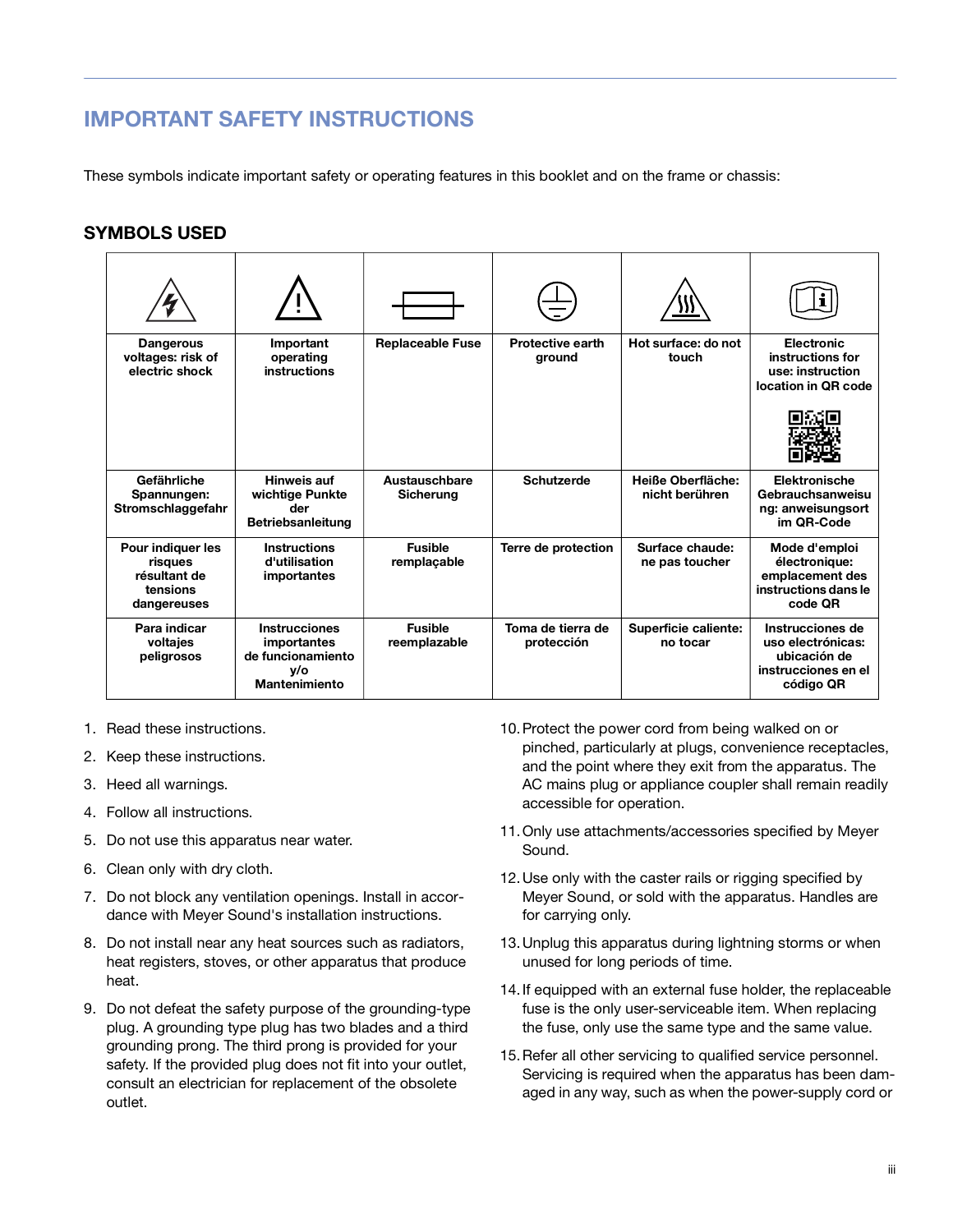plug has been damaged; liquid has been spilled or objects have fallen into the apparatus; rain or moisture has entered the apparatus; the apparatus has been dropped; or when for undetermined reasons the apparatus does not operate normally.

WARNING: For Meyer Sound IntelligentDC Power Supply models MPS-488HP and MPS-482HP, the external wiring connected to the output terminals of the units require installation by an Instructed person or the use of readymade leads or cords.  $\sqrt{N}$ 

WARNING: To reduce the risk of fire or electric shock, do not expose this apparatus to rain or moisture. Do not install the apparatus in wet or humid locations without using weather protection equipment from Meyer Sound.  $\sqrt{a}$ 



WARNING: Class I apparatus shall be connected to a mains socket outlet with a protective earthing connection.

CAUTION: Disconnect the mains plug before disconnecting the power cord from the loudspeaker.  $\sqrt{a}$ 

#### English

- To reduce the risk of electric shock, disconnect the apparatus from the AC mains before installing audio cable. Reconnect the power cord only after making all signal connections.
- Connect the apparatus to a two-pole, three-wire grounding mains receptacle. The receptacle must be connected to a fuse or circuit breaker. Connection to any other type of receptacle poses a shock hazard and may violate local electrical codes.
- Do not install the apparatus in wet or humid locations without using weather protection equipment from Meyer Sound.
- Do not allow water or any foreign object to get inside the apparatus. Do not put objects containing liquid on or near the unit.
- To reduce the risk of overheating the apparatus, avoid exposing it to direct sunlight. Do not install the unit near heat-emitting appliances, such as a room heater or stove.
- If equipped with an external fuse holder, the replaceable fuse is the only item that can be serviced by the user. When replacing the fuse, only use the same type and value.
- This apparatus contains potentially hazardous voltages. Do not attempt to disassemble the unit. The only userserviceable part is the fuse. All other repairs should be performed only by factory-trained service personnel.

#### Deutsch

- Zur Minimierung der Gefahr eines elektrischen Schlages trennen Sie das Produkt vor dem Anschluss von Audio-und/ oder Steuerleitungen vom Stromnetz. Das Netzkabel darf erst nach Herstellung aller Signalverbindungen wieder eingesteckt werden.
- Das Produkt an eine vorschriftsgemäss installierte dreipolige Netzsteckdose (Phase, Neutralleiter, Schutzleiter) anschließen. Die Steckdose muss vorschriftsgemäß mit einer Sicherung oder einem Leitungsschutzschalter abgesichert sein. Das Anschließen des Produkts an eine anders ausgeführte Stromversorgung kann gegen Vorschriften verstossen und zu Stromunfällen führen.
- Das Produkt nicht an einem Ort aufstellen, an dem es direkter Wassereinwirkung oder übermäßig hoher Luftfeuchtigkeit ausgesetzt werden könnte, solange es sich nicht um ein Produkt handelt, dass mit der Meyer Sound Weather Protection Option ausgestattet ist.
- Vermeiden Sie das Eindringen von Wasser oder Fremdkörpern in das Innere des Produkts. Stellen Sie keine Objekte, die Flüssigkeit enthalten, auf oder neben dem Produkt ab.
- Um ein Überhitzen des Produkts zu verhindern, halten Sie das Gerät von direkter Sonneneinstrahlung fern und stellen Sie es nicht in der Nähe von wärmeabstrahlenden Geräten (z.B. Heizgerät oder Herd) auf.
- Bei Ausstattung mit einem externen Sicherungshalter ist die austauschbare Sicherung das einzige Gerät, das vom Benutzer gewartet werden kann. Verwenden Sie beim Austausch der Sicherung nur den gleichen Typ und Wert.
- Dieses Gerät enthält möglicherweise gefährliche Spannungen. Versuchen Sie nicht, das Gerät zu zerlegen. Der einzige vom Benutzer zu wartende Teil ist die Sicherung. Alle anderen Reparaturen dürfen nur von im Werk geschultem Servicepersonal ausgeführt werden.

### Français

- Pour éviter tout risque d'électrocution, débranchez l'enceinte de la prise secteur avant de mettre en place le câble audio.Ne rebranchez le cordon secteur qu'après avoir procédé à toutes les connexions de signal audio.
- Brancher l'appareil sur une prise secteur à trois fils et deux pôles avec mise à la terre. La prise doit être reliée à un fusible ou à un disjoncteur. Le branchement à tout autre type de prise présente un risque de choc électrique et peut enfreindre les codes locaux de l'électricité.
- N'installez pas l'enceinte dans des endroits humides ou en présence d'eau sans utiliser d'équipements de protection adéquats fournis par Meyer Sound.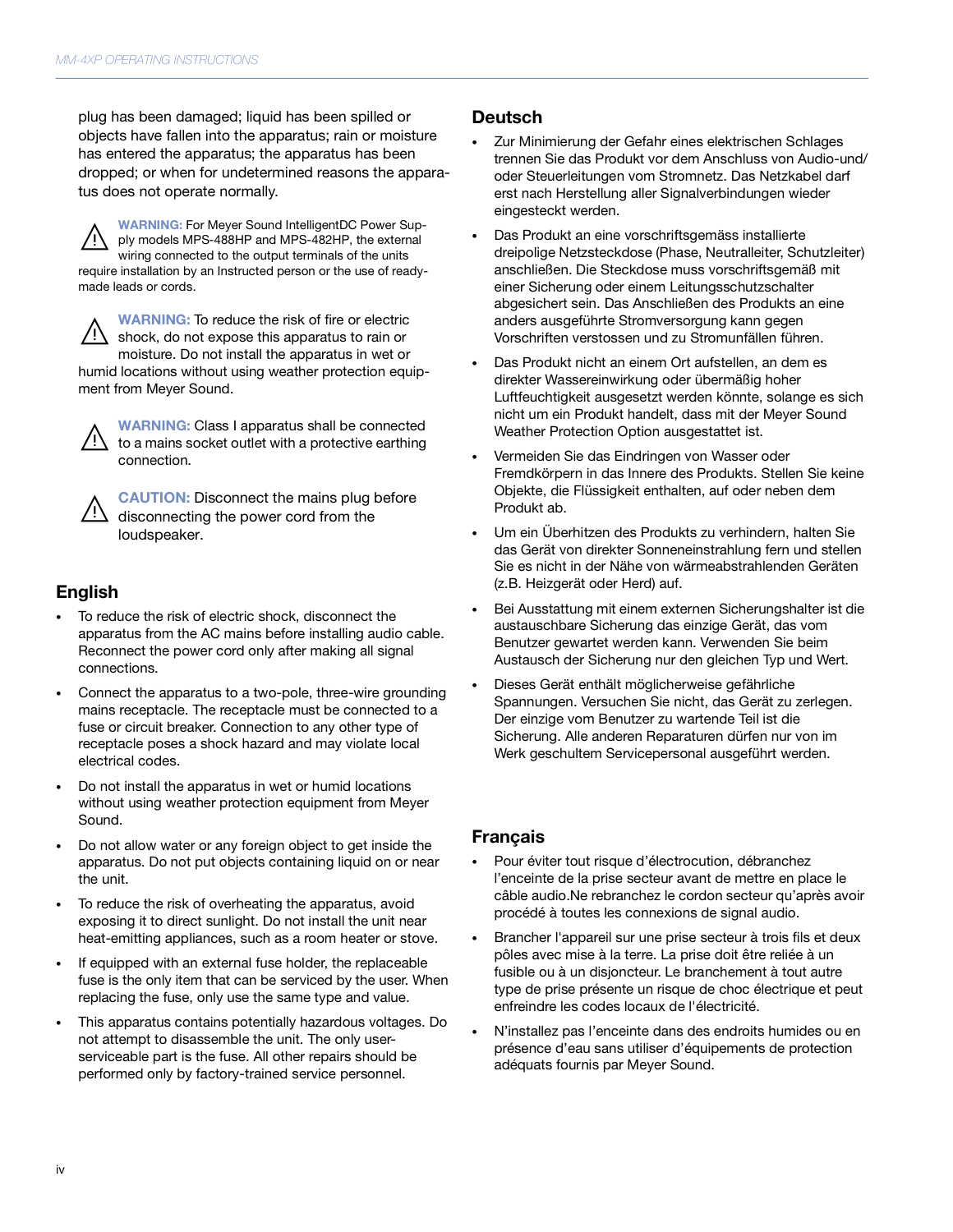- Ne laissez pas d'eau ou d'objet étranger, quel qu'il soit, pénétrer à l'intérieur de l'enceinte. Ne posez pas d'objet contenant du liquide sur ou à proximité de l'enceinte.
- Pour réduire les risques de surchauffe, évitez d'exposer directement l'enceinte aux rayons du soleil. Ne l'installez pas à proximité de sources de chaleur, radiateur ou four par exemple.
- S'il est équipé d'un porte-fusible externe, le fusible remplaçable est le seul élément qui peut être réparé par l'utilisateur. Lors du remplacement du fusible, n'utilisez que le même type et la même valeur.
- Cet appareil contient des tensions potentiellement dangereuses. N'essayez pas de démonter l'appareil.Le fusible est la seule pièce réparable par l'utilisateur. Toutes les autres réparations doivent être effectuées uniquement par du personnel de maintenance formé en usine.

## Español

- Para reducir el riesgo de descarga eléctrica, desconecte el aparato de la red eléctrica antes de instalar el cable de audio. Vuelva a conectar el cable de alimentación sólo después de realizar todas las conexiones de señal.
- Conecte el aparato a una toma de corriente de tres hilos y dos polos con conexión a tierra. El receptáculo debe estar conectado a un fusible o disyuntor. La conexión a cualquier otro tipo de receptáculo representa un riesgo de descarga eléctrica y puede violar los códigos eléctricos locales.
- No instale el aparato en lugares húmedos o mojados sin usar el equipo de protección contra intemperie de Meyer Sound.
- No permita que penetre agua u otros objetos extraños en el interior del aparato. No coloque objetos que contengan líquido sobre o cerca de la unidad.
- Para reducir el riesgo de sobrecalentamiento del aparato, evite exponerlo a la luz solar directa. No instale la unidad cerca de aparatos que emitan calor, como un calefactor o una estufa.
- Si está equipado con un portafusibles externo, el fusible reemplazable es el único elemento que puede ser reparado por el usuario. Cuando reemplace el fusible, use solamente el mismo tipo y valor.
- Este aparato contiene voltajes potencialmente peligrosos. No intente desmontar la unidad. La única pieza que el usuario puede reparar es el fusible. Todas las demás reparaciones deben ser realizadas únicamente por personal de servicio capacitado de fábrica.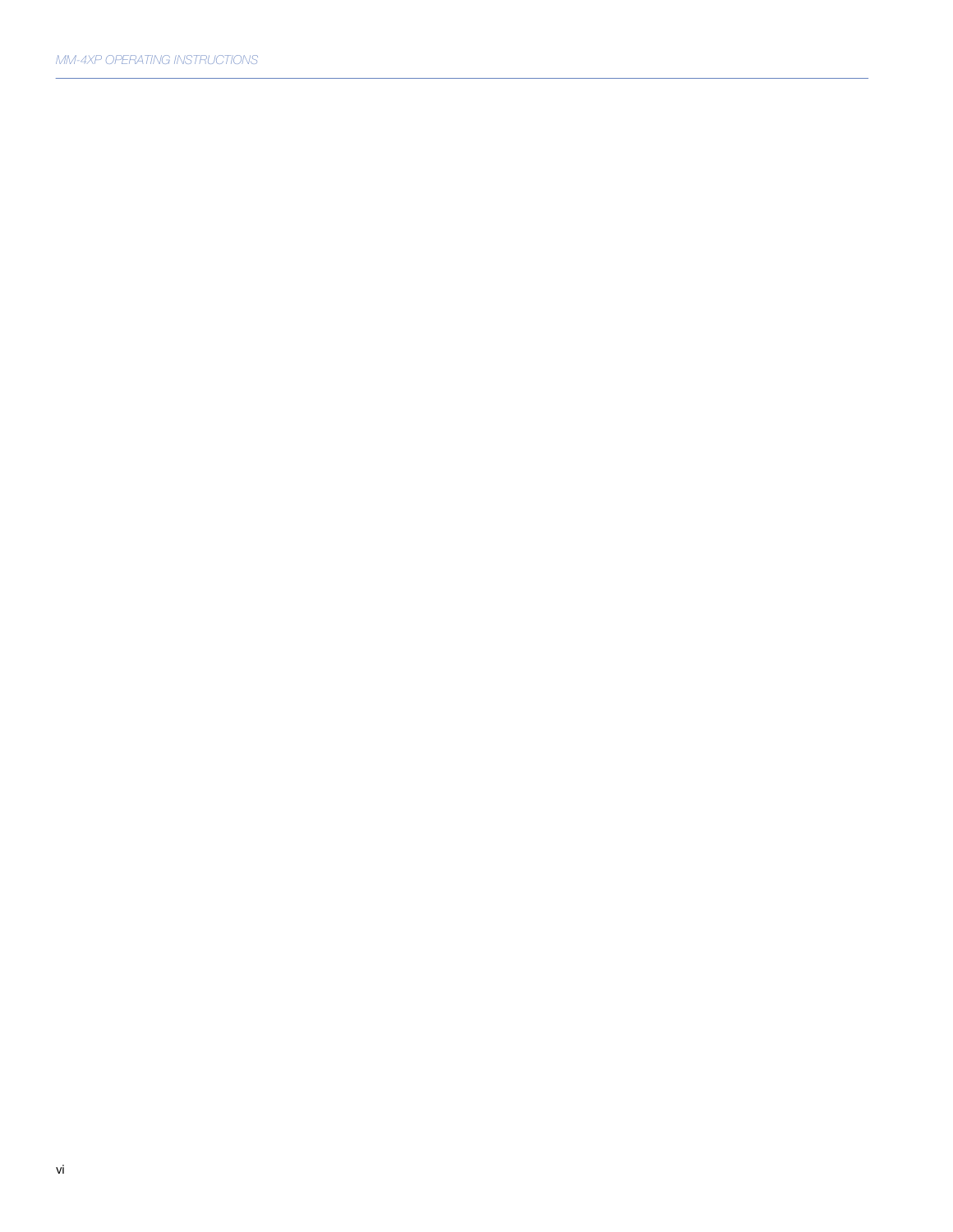# **CONTENTS**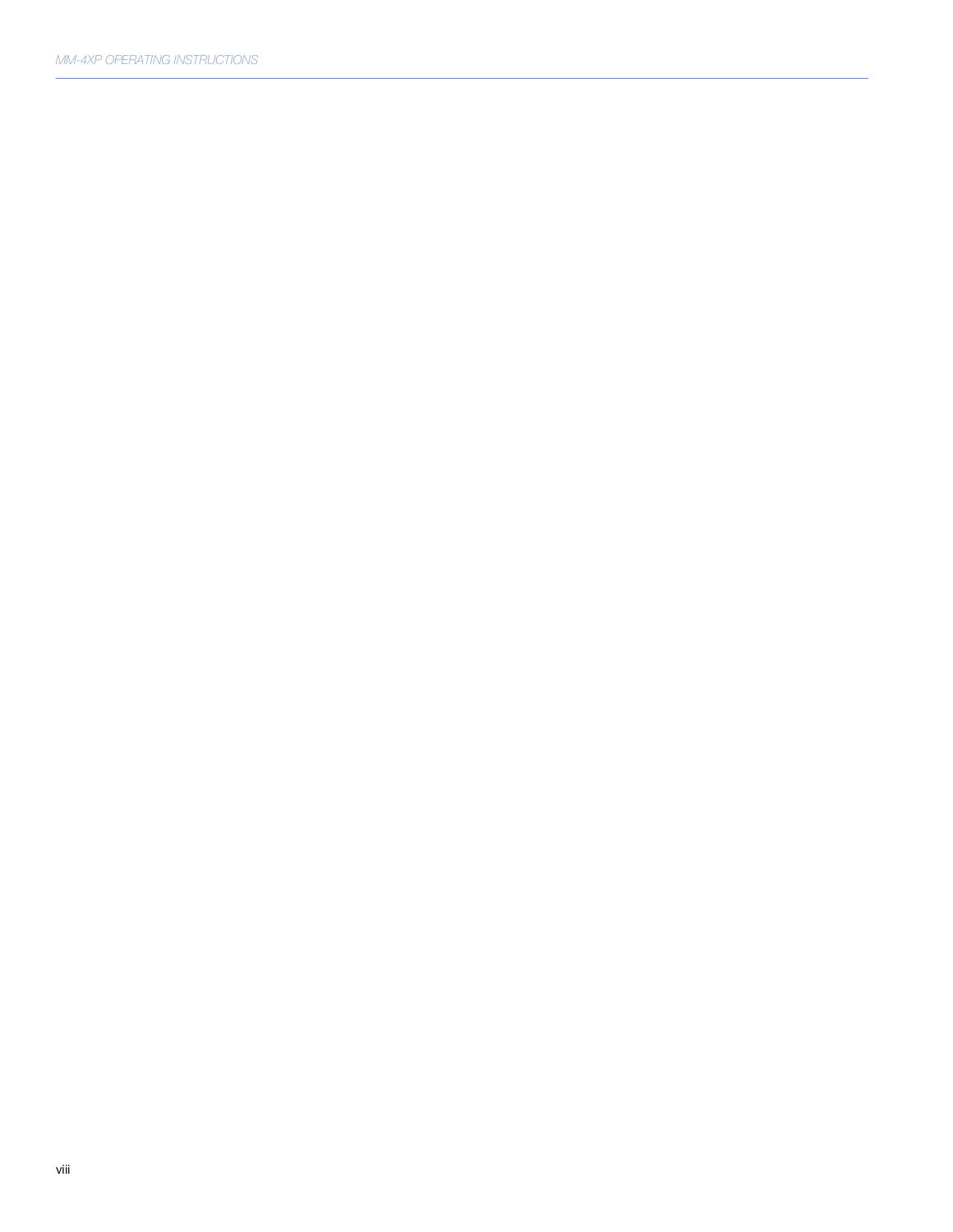# <span id="page-8-0"></span>INTRODUCTION

### <span id="page-8-1"></span>HOW TO USE THIS MANUAL

Please read these instructions in their entirety before configuring a Meyer Sound product or system. In particular, pay close attention to material related to safety issues.

As you read these instructions, you will encounter the following icons for notes, tips, and cautions:



NOTE: A note identifies an important or useful piece of information relating to the topic under discussion.

TIP: A tip offers a helpful tip relevant to the topic at hand. у

CAUTION: A caution gives notice that an action **nay have serious consequences and could** cause harm to equipment or personnel, or could cause delays or other problems.

Information and specifications are subject to change. Updates and supplementary information are available at:

- [meyersound.com/products](https://meyersound.com/products)
- [meyersound.com/documents](https://meyersound.com/documents).

Meyer Sound Technical Support is available at:

- +1 510 486.1166 (Monday through Friday 9:00 am to 5:00 pm PST)
- +1 510 486.0657 (after hours support)
- [meyersound.com/support](https://meyersound.com/support).

## <span id="page-8-2"></span>THE MM-4XP MINIATURE LOUDSPEAKER

The MM-4XP miniature loudspeaker is a self-powered loudspeaker designed for high-quality distributed systems. Housed in a compact aluminum enclosure, the MM-4XP is especially suitable for installations involving space limitations and visibility concerns. The loudspeaker's proprietary 4-inch cone transducer, manufactured at Meyer Sound's Berkeley factory, delivers a linear peak SPL of 111.5 dB with crest factor > 16.5 dB (see "Specifications" on page 9), and has a wide operating frequency range of 120 Hz to 18 kHz with very low distortion. The MM-4XP exhibits the same high intelligibility and flat frequency and phase responses for which Meyer Sound loudspeakers are known. Peak and rms limiters regulate loudspeaker temperatures and excursion, ensuring that the MM-4XP performs exceedingly well even when driven into overload.



MM*-*4XP Loudspeaker

The MM-4XP's amplifier and signal-processing circuits are designed to store DC power and tolerate voltage drops, thereby accommodating light-gauge cables and long cable runs. The MM-4XP receives balanced audio and DC power from a SwitchCraft® EN3™ 5-pin male connector on its rear panel.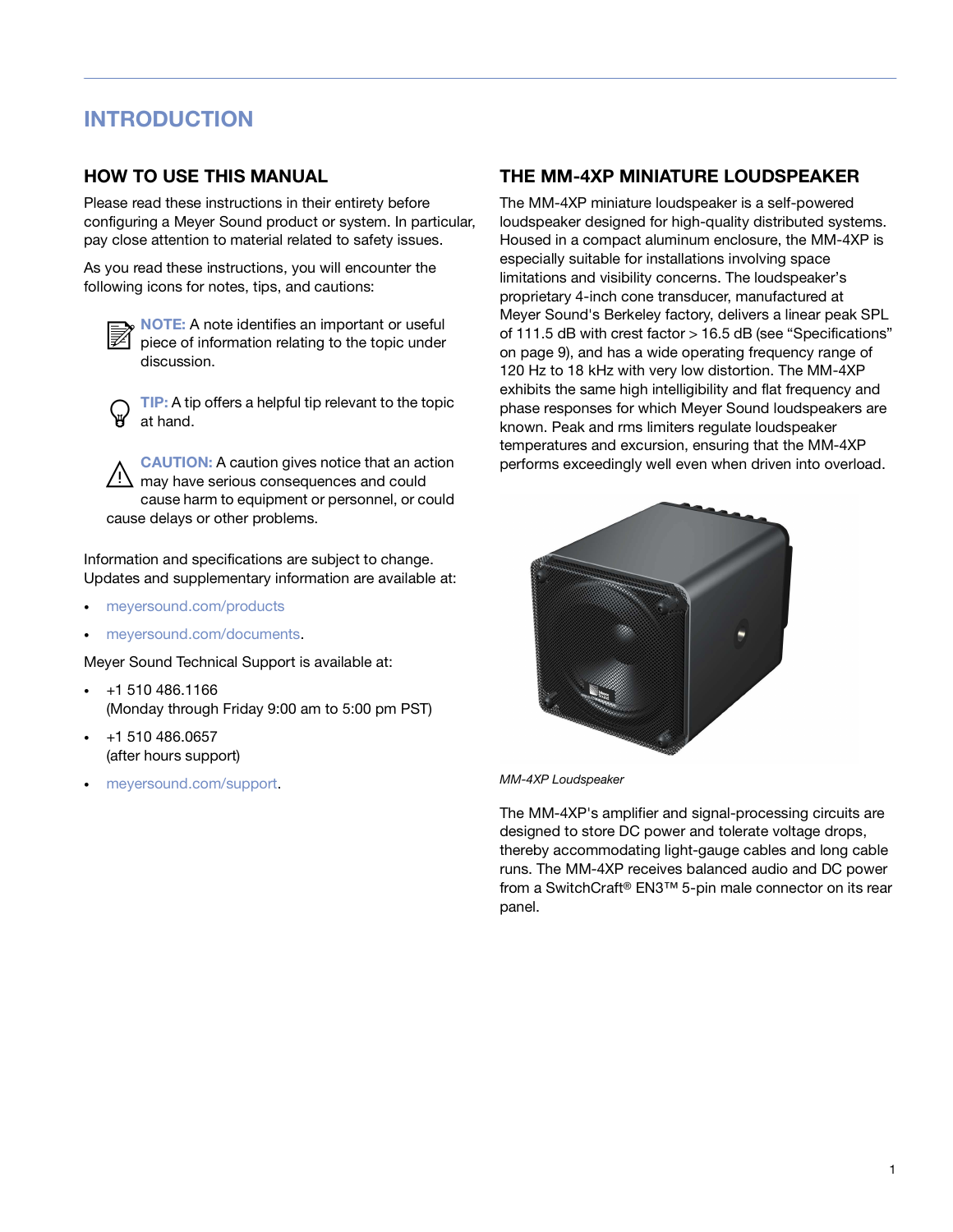MM-[4XP loudspeaker systems require an Meyer Sound](https://meyersound.com/product/mps)  [external power supply \(see](https://meyersound.com/product/mps) meyersound.com/product/mps for more information and to locate datasheets and operating instructions). The MPS-488HP single-space 19-inch rack unit receives eight channels of balanced audio from its XLR female inputs and routes the audio, along with 48 V of DC power, to its eight channel outputs. The outputs—equipped with either Phoenix 5-pin male connectors on the MPS-488HPP model, or EN3 5-pin female connectors on the MPS-488HPE model—can deliver DC power to the MM-4XP loudspeakers at cable lengths of up to 300 feet with just 1 dB of loss in peak SPL using 18 AWG wire. The use of composite multiconductor cables (such as Belden® 1502) allows a single cable to carry both audio and DC power to the MM-4XP. Longer cable lengths are possible for moderate applications that don't drive the loudspeakers to maximum output, or for installations with heavier wire gauges. The smaller MPS-482HP provides two channel outputs via 5-pin male Phoenix connectors.



MPS*-*488HPP Power Supply

The MM-4XP's extruded aluminum enclosure acts as a heat sink to dissipate heat from the driver's voice coil. The enclosure is available in standard white or black anodized finishes with a perforated steel grille. It can also be custom painted to match specific color schemes.

The MUB-MM-4XP U-bracket mounts the loudspeaker on walls and ceilings at adjustable angles. The U-bracket is also available in standard white or black anodized finishes and custom colors.



MM*-*4XP Loudspeaker Mounted with MUB-MM-4XP U-Bracket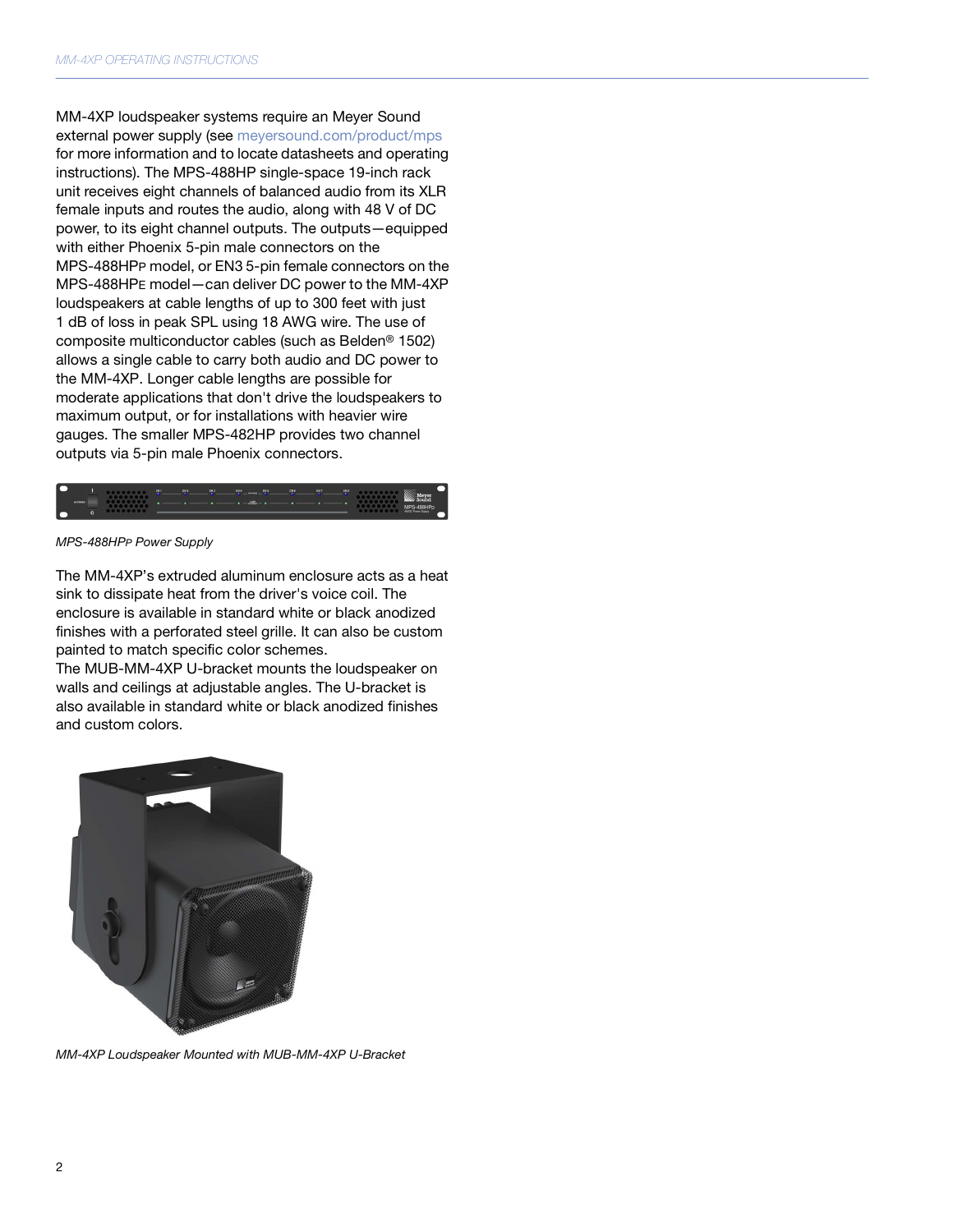# <span id="page-10-0"></span>THE MM-4XP LOUDSPEAKER

### <span id="page-10-1"></span>THE MM-4XP CONNECTOR

The MM-4XP receives DC power and balanced audio from a EN3 5-pin male connector on its rear panel. The connector's five pins include two for DC power (negative and positive) and three for balanced audio (shield, negative, and positive). To function properly, the MM-4XP requires 48 V of DC power.



MM*-*4XP Connector

A single composite cable (such as Belden 1502) wired for both DC power and balanced audio can be used to connect the MM-4XP to one of the MPS-488's eight or the MPS-482's two channel outputs.

## Wiring the EN3-to-Pigtail Cables

Each MM-4XP loudspeaker comes with one EN3 5-pin female to pigtail cable. The EN3 end of the cable connects directly to the MM-4XP connector. The pigtail end of the cable can be equipped with either an EN3 5-pin male connector for connecting to the MPS-488HPE power supply, or a Phoenix 5-pin female connector for connecting to the MPS-488HPP or MPS-482HP power supplies. The pigtail can also be spliced to a longer loudspeaker cable or to a junction box. The included EN3-to-pigtail cable uses Belden 1502 cable, which can be wired for both DC power and balanced audio. The EN3-to-pigtail cable is available in plenum or regular (non-plenum) versions.

NOTE: For a complete list of cables and cable connectors available from Meyer Sound that can be used with the MM-4XP loudspeaker, see "MM-[4XP Accessories" on page 15.](#page-22-3) ៧

When assembling MM-4XP loudspeaker cables with the included EN3-to-pigtail cables, make sure to use the wiring scheme in Table 1. The red and black wires in Belden 1502 cable have a thicker gauge than the other three wires and

should be used for DC power. The blue, white, and shield wires should be used for audio.



Belden 1502 Composite Cable

NOTE: For details on assembling MM-4XP Ħ loudspeaker cables, see [See "Assembling](#page-24-2)  [Loudspeaker Cables" on page 17.](#page-24-2)

#### Table 1: MM-4XP Cable Wiring for Belden 1502

| <b>Wire</b>  | Gauge         | <b>Signal</b>                |
|--------------|---------------|------------------------------|
| Red          | <b>18 AWG</b> | DC power, positive $(+)$     |
| <b>Black</b> | <b>18 AWG</b> | DC power, negative $(-)$     |
| White        | 22 AWG        | Balanced audio, positive (+) |
| Blue         | 22 AWG        | Balanced audio, negative (-) |
| Shield       | <b>24 AWG</b> | Balanced audio, shield       |

When wiring MM-4XP cables, it is extremely important that each pin in the cable be wired so that the pins in the MM-4XP connector align with those in the MPS channel output connector (see "Channel Outputs" on page 6). Make sure the 48 V DC from the MPS power supply is wired directly (and only) to the 48 V DC pins on the MM-4XP connector, and that the polarity is observed (negative to negative, positive to positive) to avoid damage to the loudspeaker. In addition, make sure the audio pins are wired correctly; polarity reversals for audio signals can affect system performance.



NOTE: For information on MM-4XP cable requirements, see "MM-[4XP Current Draw and](#page-10-2)  [Cable Requirements" on page 3.](#page-10-2)

#### <span id="page-10-2"></span>MM-4XP Current Draw and Cable Requirements

Each MM-4XP loudspeaker draws a maximum current of 0.7 A rms and 2.2 A peak from the 48 V DC output of the MPS power supply. The current draw for the MM-4XP is dynamic and fluctuates as operating levels change. The cabling between the MM-4XP and the MPS power supply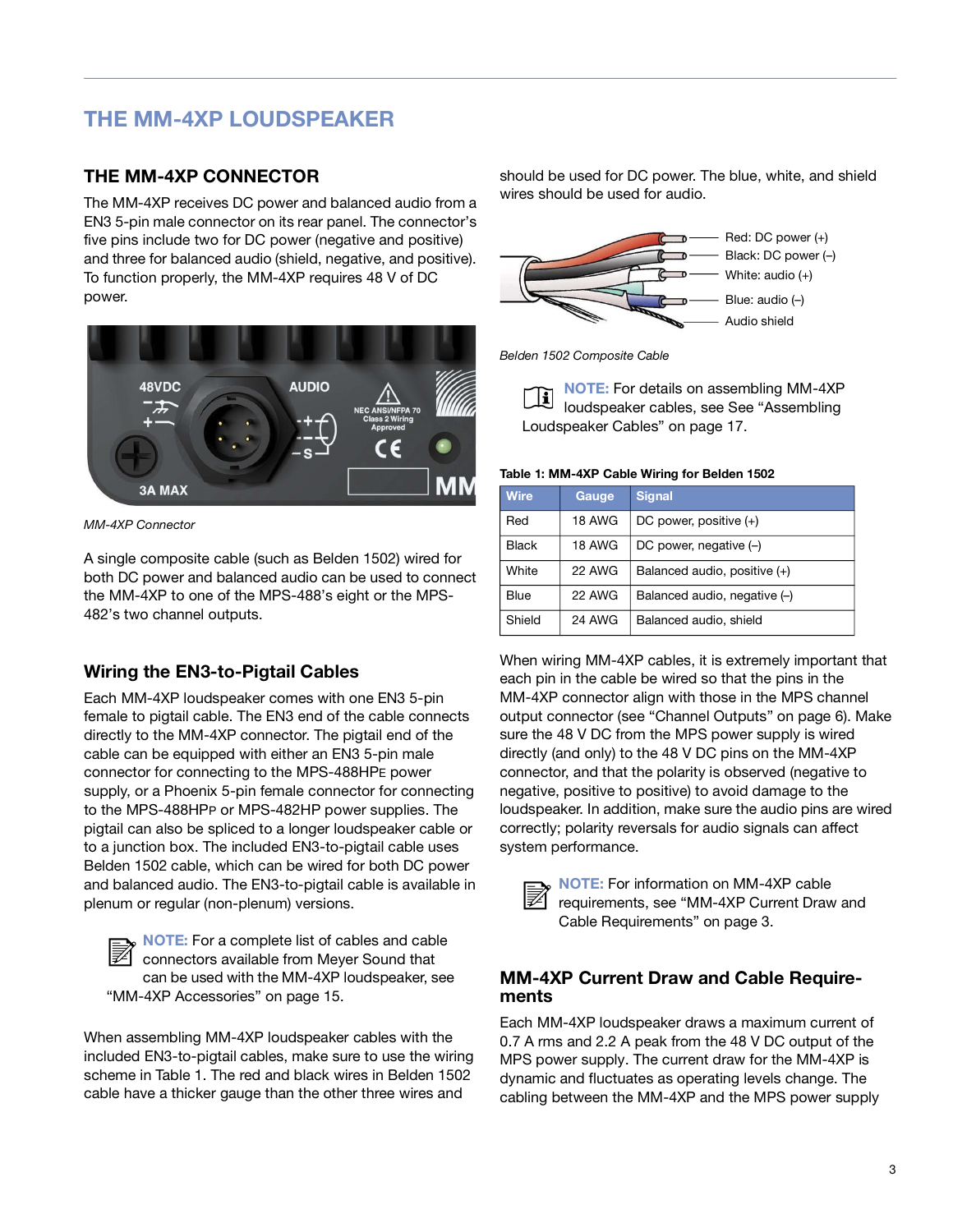adds resistance and hence causes a voltage drop at the loudspeaker. Because lower voltages compromise peak SPL, and in some cases frequency response, cable resistance should be minimized.

៧

NOTE: When connecting an MM-4XP to an MPS channel output, the total cable resistance should not exceed 4 ohms.

#### Cable Lengths and Cable Gauges for MM-4XPs

When connecting an MM-4XP to an MPS channel output, you can use cable lengths of up to 300 feet with only 1 dB of peak SPL loss using 18 AWG wire. Longer cable lengths are possible with heavier wire gauges (see Table 2 and Table 3).

៧

NOTE: For music playback at moderate levels (when the MM-4XP is not driven to maximum output), cable lengths of up to 500 feet with 18 AWG wire are acceptable.

#### Table 2: MM-4XP Loudspeaker Cable Lengths (AWG)

| <b>Cable Gauge</b> | <b>Resistance</b><br>$(\Omega/\text{ft})$ | Approximate<br>Max. Length |
|--------------------|-------------------------------------------|----------------------------|
| 12 AWG             | 0.0016                                    | $1200$ ft                  |
| 14 AWG             | 0.00253                                   | 750 ft                     |
| <b>16 AWG</b>      | 0.00402                                   | 475 ft                     |
| 18 AWG             | 0.00636                                   | 300 ft                     |
| <b>20 AWG</b>      | 0.01008                                   | 175 ft                     |

| Table 3: MM-4XP Loudspeaker Cable Lengths (European) |  |  |
|------------------------------------------------------|--|--|
|------------------------------------------------------|--|--|

| <b>Cable Gauge</b>     | <b>Resistance</b><br>$(\Omega/m)$ | Approximate<br>Max. Length |
|------------------------|-----------------------------------|----------------------------|
| $2.50$ mm <sup>2</sup> | 0.0052                            | 365 m                      |
| $1.50$ mm <sup>2</sup> | 0.01076                           | 175 m                      |
| $1.00$ mm <sup>2</sup> | 0.02087                           | 90 m                       |
| $0.75$ mm <sup>2</sup> | 0.03307                           | 55 m                       |

The maximum cable length for an MM-4XP can be calculated with the following formula:

maximum length =  $4 \Omega / 2$  \* cable resistance (in  $\Omega /$ ft)

For example, the maximum length of an 18 AWG cable with a resistance of 0.00636  $Ω$ /ft is equal to 314.4 feet (4 Ω/ 2 \* 0.00636 Ω/ft).



NOTE: For long cable runs, you can use large cable gauges for most of the run and then terminate with the included EN3-to-pigtail cable.

### <span id="page-11-0"></span>THE MM-4XP LED

The MM-4XP has a three-color LED on its rear panel that changes color to indicate the loudspeaker's status.

#### Powering On (Green)

When powering up the MM-4XP loudspeaker, the following startup events occur and are indicated by the LED:

- 1. The LED flashes green and then yellow during power up.
- 2. The LED turns solid green indicating the loudspeaker is ready to reproduce audio.

CAUTION: If the MM-4XP LED turns red and stays solid red after powering up and the audio is muted, the loudspeaker has encountered a failure and may need to be serviced. Contact Meyer Sound Technical Support.  $\sqrt{a}$ 



CAUTION: If the MM-4XP LED turns solid red and the loudspeaker continues to output audio, though at reduced levels, the loudspeaker's voltage may have dropped below 25 V DC. Operation of the loudspeaker under these conditions is not recommended and the loudspeaker's power supply and cabling should be verified.

### Limiting (Yellow)

Limiting activity is indicated when the MM-4XP LED turns yellow. When engaged, the limiter protects the loudspeaker's driver and prevents signal peaks from causing excessive distortion in the loudspeaker's amplifier, thereby preserving headroom and maintaining smooth frequency response at high levels. When the level returns to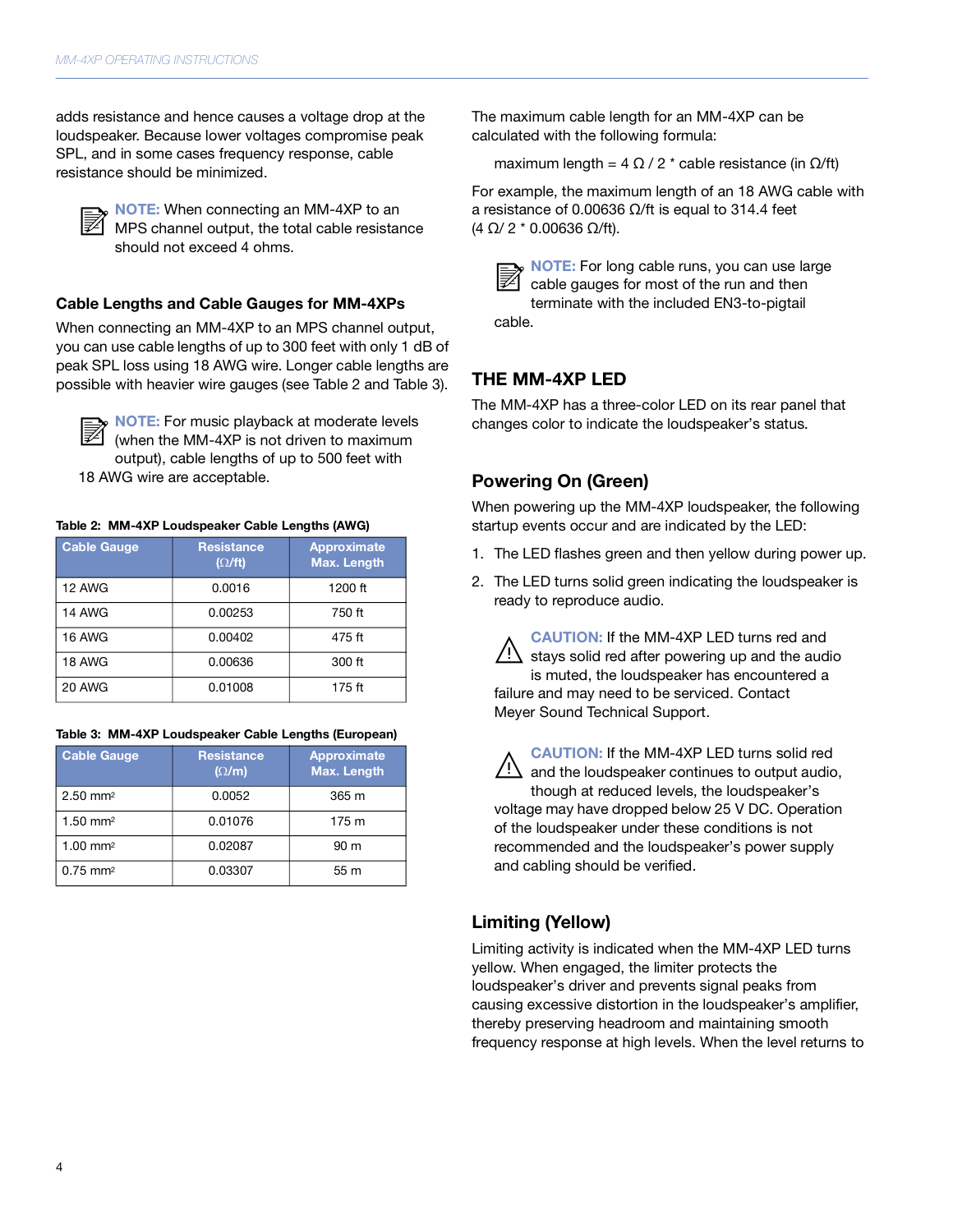normal, below the limiter's threshold, the LED turns green and limiting ceases.

The MM-4XP performs within its acoustical specifications at normal temperatures when the MM-4XP LED is green, or if the LED turns yellow for two seconds or less and then turns green for at least one second. If the LED remains yellow for longer than three seconds, that loudspeaker enters hard limiting where:

- Increases to the input level have no effect.
- Distortion increases due to clipping and nonlinear driver operation.
- The driver is subjected to excessive heat and excursion, which will compromise its life span and may eventually lead to damage over time.

CAUTION: The MM-4XP LED turns yellow  $\overline{\text{?}}$  when the loudspeaker's signal goes 2 dB beyond the actual onset of limiting, and indicates a safe, optimum level has been exceeded. If the MM-4XP loudspeakers in a system begin to limit before reaching the required SPL, consider adding more loudspeakers to the system to achieve the desired SPL without exposing the loudspeakers to excessive levels and possible overheating.

#### Loudspeaker Temperature and Limiting

The MM-4XP LED turns solid yellow when the temperature of the MM-4XP heatsink reaches 65° C (145° F), indicating the unit is reaching its maximum heat dissipation and a reduction in SPL is recommended. While the MM-4XP will continue to operate while the LED is yellow, the limiter threshold is lowered to a safe level (causing the output level to be lowered by 6 dB) to prevent the loudspeaker from overheating. When the temperature of the MM-4XP heatsink cools to 50 °C (122 °F), the LED changes from yellow to green and the limiter threshold returns to normal.

#### Clipping (Red)

The MM-4XP LED flashes red when its input signal causes the amplifier to overload. If the LED flashes red continuously, the loudspeaker is severely overloaded and a reduction in the input level is recommended.

CAUTION: If the MM-4XP LED turns solid red and the loudspeaker continues to output audio, though at reduced levels, the loudspeaker's voltage may have dropped below 25 V DC. Operation of the loudspeaker under these conditions is not  $\sqrt{N}$ 

recommended and the loudspeaker's power supply and cabling should be verified.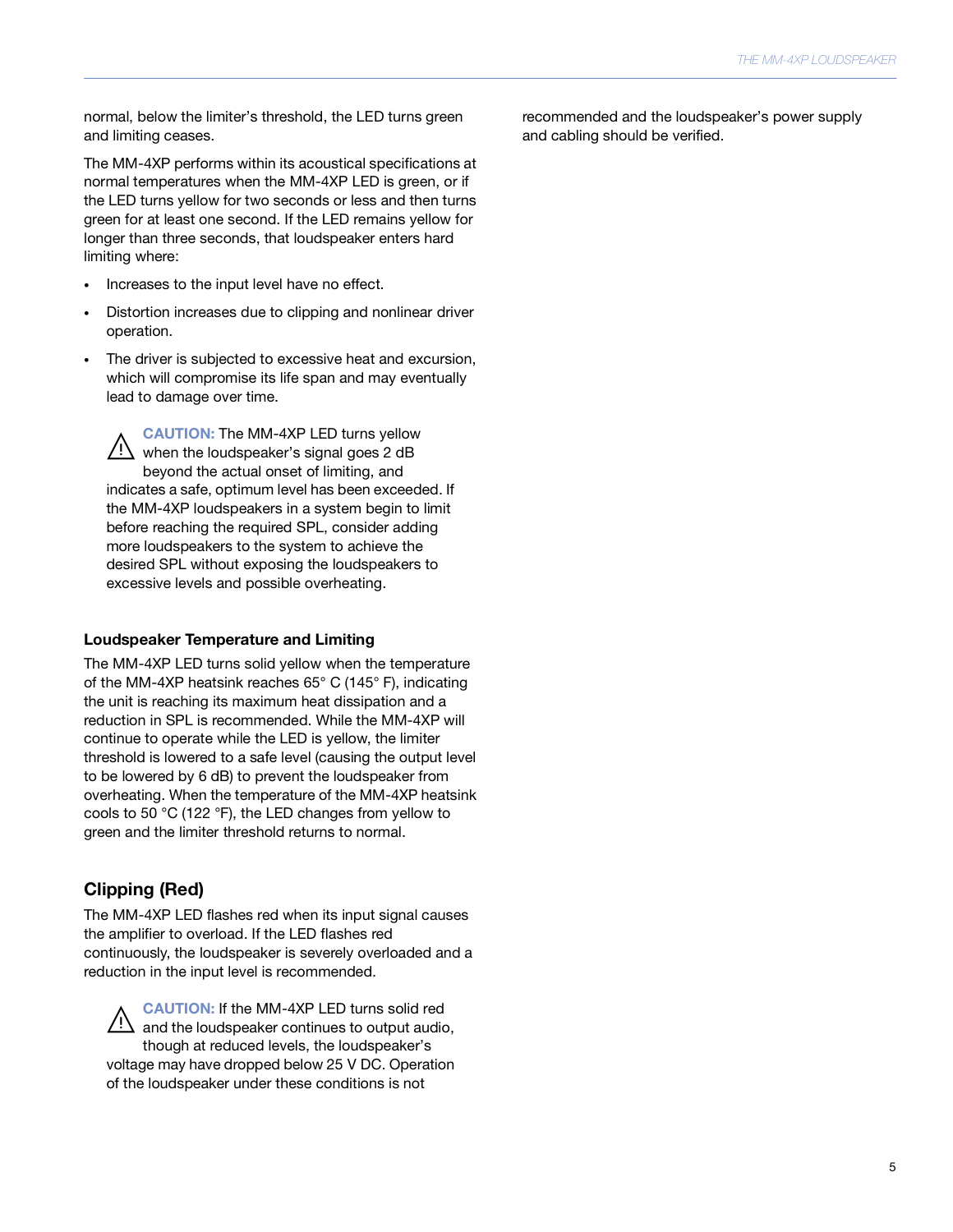### <span id="page-13-0"></span>CONNECTING MM-4XP LOUDSPEAKERS TO A MEYER SOUND POWER SUPPLY

To connect MM-4XP loudspeakers to an MPS power supply:

- 1. Power off the MPS power supply.
- 2. Connect audio sources (from a mixer or processor) to the MPS channel inputs. Use balanced XLR cables.
- 3. Use the MPS link switches to route channel inputs to the desired channel outputs.
- 4. Connect the MM-4XP loudspeakers to the MPS channel outputs. Use a composite cable (such as Belden 1502) wired for both DC power and balanced audio and outfitted with the appropriate connector:
- For an MPS-488HPP or MPS-482HP power supply, use an EN3 5-pin female to Phoenix 5-pin female cable.



• For an MPS-488HPE power supply, use an EN3 5-pin female to EN3 5-pin male cable.



• To join two cables, one with an EN3 5-pin male cable mount connector to one with an EN3 5-pin female cable mount connector, use an EN3 5-pin female-to-male cable coupler (PN 28.163.033.01).





CAUTION: Make sure the MM-4XP (1) loudspeaker cables are wired correctly. For details on assembling loudspeaker cables, see ["Assembling Loudspeaker Cables" on page 17.](#page-24-2)

- 5. Power on the MPS power supply and monitor the LEDs on the front panel to verify connections (for more information, see "Voltage and Load Current LEDs (1–8)" on page 3).
- 6. Check the MM-4XP LEDs on the rear panel and verify they are green (ready to reproduce audio).
- 7. Enable output from the audio sources (from the mixer or processor) connected to the MPS power supply.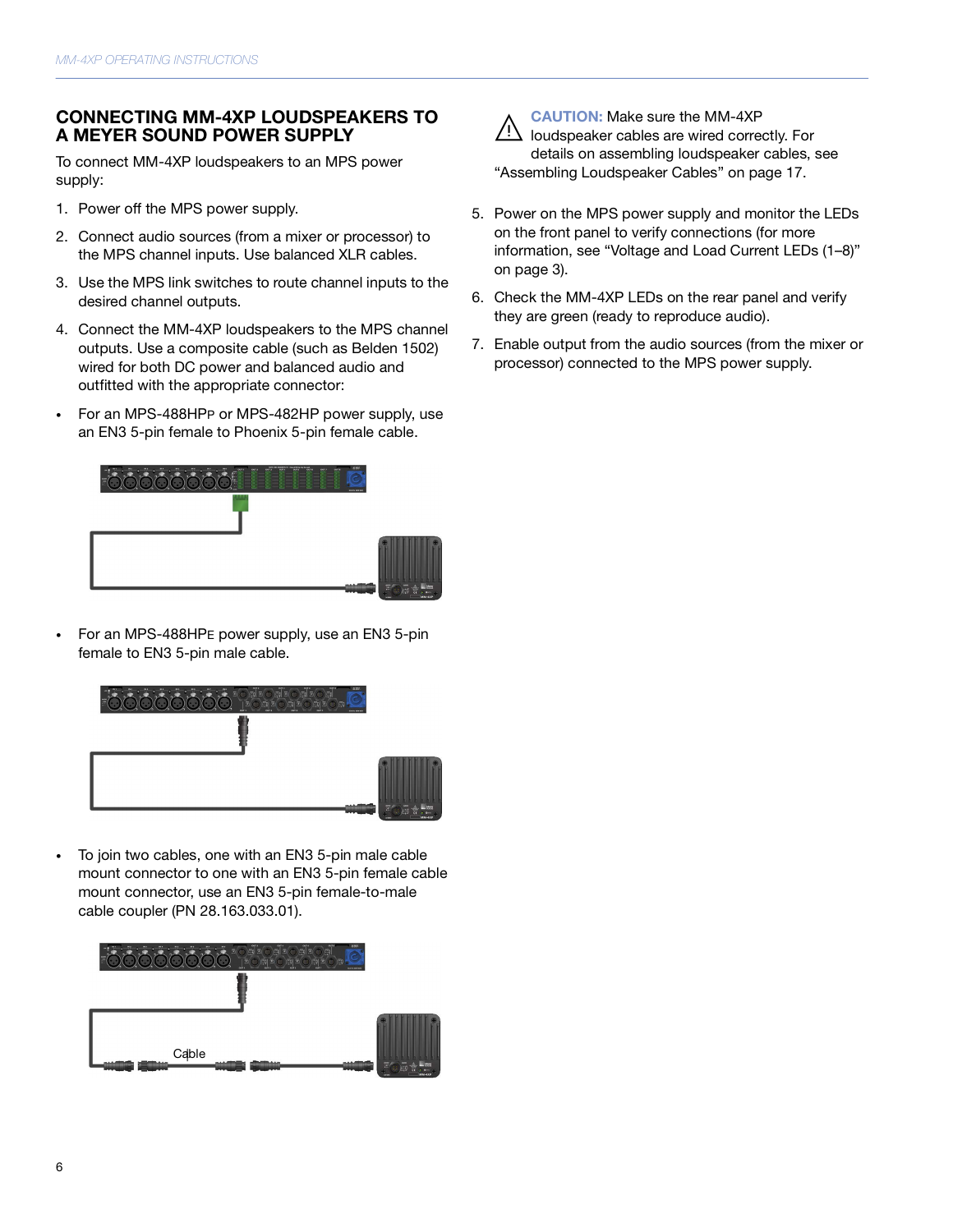# <span id="page-14-0"></span>MOUNTING THE MM-4XP

### <span id="page-14-1"></span>IMPORTANT SAFETY CONSIDERATIONS

When installing Meyer Sound loudspeakers, the following precautions should always be observed:

- All Meyer Sound products must be used in accordance with local, state, federal, and industry regulations. It is the owner's and user's responsibility to evaluate the reliability of any rigging method for their application. Rigging should only be carried out by experienced professionals.
- Use mounting and rigging hardware that has been rated to meet or exceed the weight being hung.
- Make sure to attach mounting hardware to the building's structural components (studs or joists), and not just to the wall surface. Verify that the building's structure and the anchors used for the installation will safely support the total weight of the mounted loudspeakers.
- Use mounting hardware appropriate for the surface where the loudspeaker will be installed.
- Make sure bolts and eyebolts are tightened securely. Meyer Sound recommends using Loctite® on eyebolt threads and safety cables.
- Inspect mounting and rigging hardware regularly. Immediately replace any worn or damaged components.

#### <span id="page-14-2"></span>MOUNTING THE MM-4XP WITH THE MUB-MM4XP U-BRACKET

The MUB-MM-4XP U-bracket allows the MM-4XP to be mounted on virtually any flat surface at adjustable angles. (See ["MUB-MM-4XP Dimensions" on page 14](#page-21-1) for size.)

To mount the MM-4XP with the MUB-MM-4XP U-bracket:

1. Mount the MUB-MM-4XP U-bracket to the mounting surface using screws in the two holes in the back of the U-bracket. Use fastening hardware appropriate for the mounting surface.

2. Insert the MM-4XP into the U-bracket, seating its sides against the bracket's attached neoprene strips. Align the loudspeaker's screw inserts near the top of the U-bracket's slots to allow for maximum tilting.



3. Secure the loudspeaker to the U-bracket using the two 3/8-inch-16 screws and two shoulder washers included with the MUB-MM-4XP. The shoulder washers should be placed between the screws and the outside of the U-bracket, with the shoulder oriented toward the loudspeaker. Do not yet tighten the U-bracket screws.



CAUTION: Make sure to use the shoulder washers. They insulate the MM-4XP from the U-bracket and mounting surface, eliminating grounding and differential problems.

- 4. Adjust the angle of the loudspeaker as desired.
- 5. Tighten the U-bracket screws to secure the MM-4XP.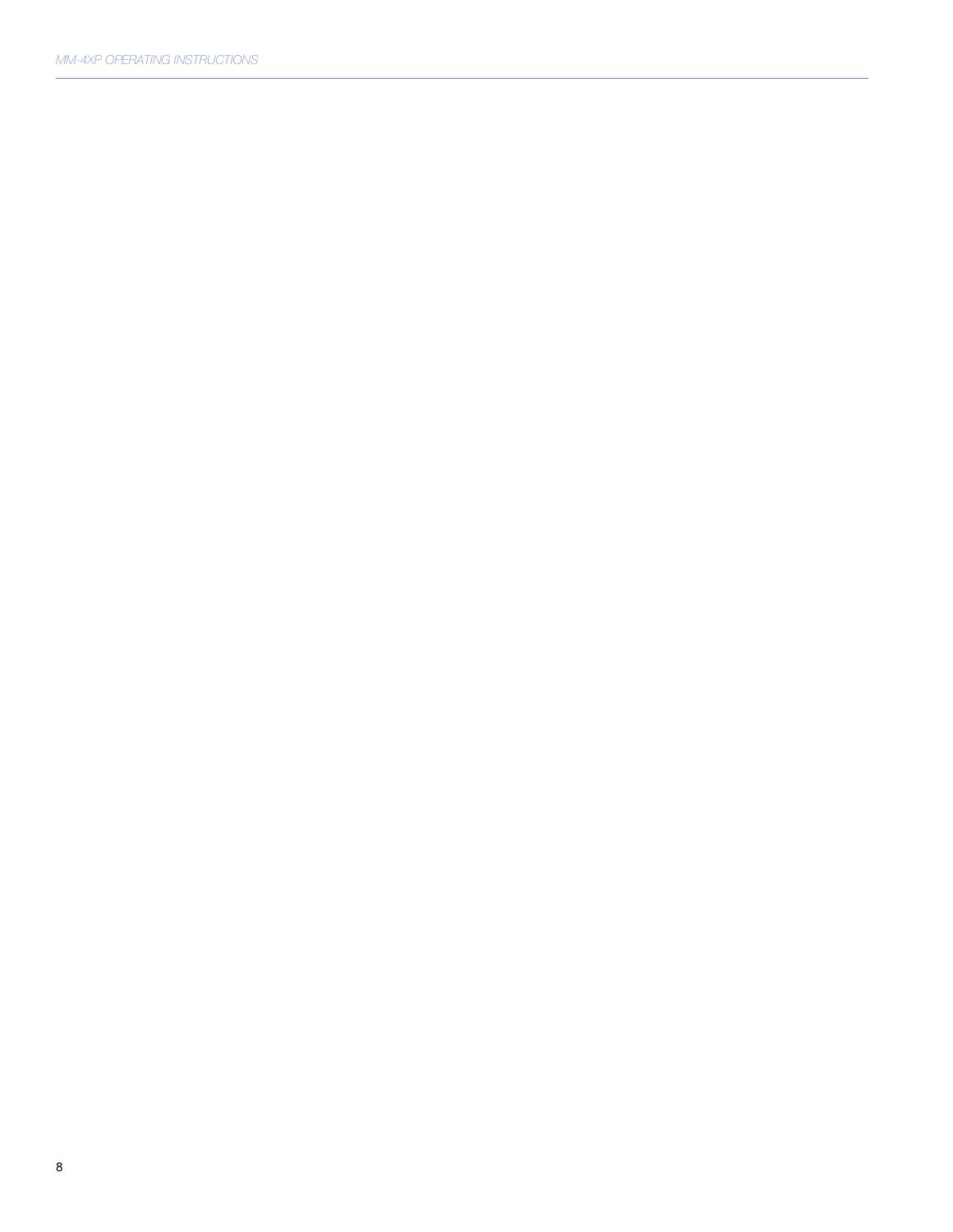# <span id="page-16-0"></span>SYSTEM DESIGN AND INTEGRATION TOOLS

This chapter introduces MAPP, Meyer Sound's patented system design tool and the Galileo GALAXY Network Platform.

### <span id="page-16-1"></span>MAPP SYSTEM DESIGN TOOL

The MAPP System Design Tool is a powerful, cross-platform application for accurately predicting the coverage pattern, frequency response, phase response, impulse response, and SPL capability of individual or arrayed Meyer Sound loudspeakers.



MAPP System Design Tool

Whether planning for fixed installations or for tours with multiple venues, use MAPP to accurately predict the appropriate loudspeaker deployment for each job, complete with coverage data, system delay and equalization settings, rigging information, and detailed design illustrations. MAPP's accurate, high-resolution predictions ensure that systems will perform as intended, thereby eliminating unexpected coverage problems and minimizing onsite adjustments.

The key to the accuracy of MAPP's predictions is Meyer Sound's exhaustive database of loudspeaker measurements. Performance predictions for each loudspeaker are based on 3-dimensional, 65,000+ 1/48th-octave-band measurements taken in the Meyer Sound anechoic chamber. The extraordinary consistency between Meyer Sound loudspeakers guarantees that predictions from MAPP will closely match their actual performance.

MAPP software allows for configuration of Meyer Sound loudspeaker systems and definition of the environment in which they operate, including air temperature, pressure, humidity, and the location of prediction surfaces. Importing both CAD (.DXF) and Sketchup (.SKP) files containing detailed venue information to act as an anchor model to the prediction surfaces and a visual aid to facilitate prediction data interpretation is also possible.

**TIP:** [See](https://meyersound.com) meyersound.com for support and more information about MAPP. ₩

## MAPP Capabilities

With MAPP, the user can:

- Simulate different loudspeaker configurations to refine system designs and determine the best coverage for intended audience areas
- Model loudspeaker interactions to locate constructive and destructive interferences so that loudspeakers can be re-aimed and repositioned as necessary
- Place microphones anywhere in the Model View space and predict loudspeaker frequency response, phase response, and sound pressure levels at each microphone position
- Determine delay settings for fill loudspeakers using the Inverse Fast Fourier Transform and phase response feature
- Preview the results of signal processing to determine optimum settings for the best system response
- Automatically calculate load information for arrays to determine necessary minimum rigging capacity, front-to-back weight distribution, and center of gravity location
- Generate and export system images and system PDF reports for client presentations
- Synchronize GALAXY processor output channel settings in real time with virtual or real GALAXY units, allowing in-the-field changes to be predicted during system alignments.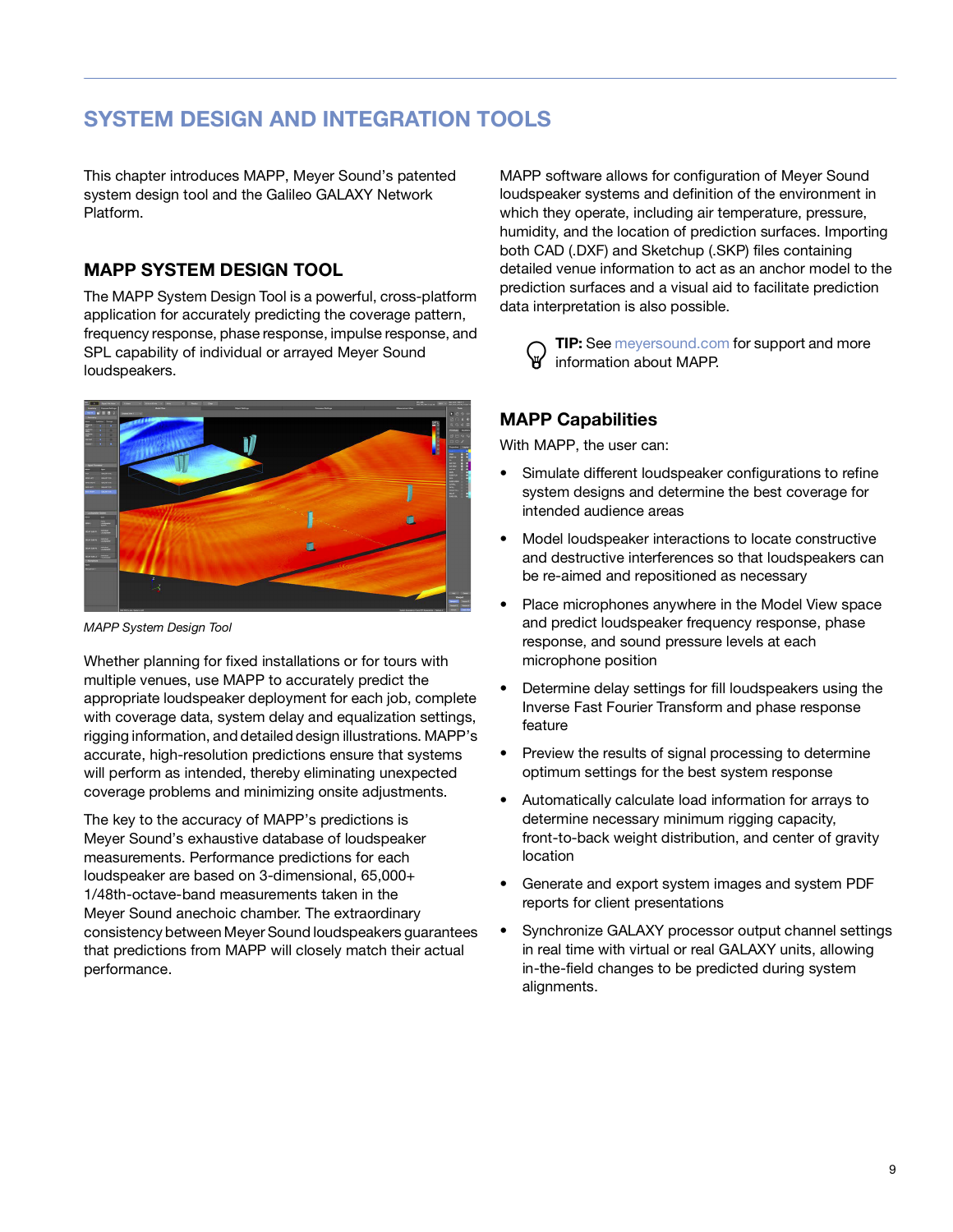### <span id="page-17-0"></span>GALILEO GALAXY NETWORK PLATFORM

The Galileo GALAXY Network Platform is a sophisticated loudspeaker management tool for controlling all Meyer Sound speaker types. The GALAXY loudspeaker processor extends a high level of audio control in driving and aligning loudspeaker systems with multiple zones. It provides a powerful tool set for corrective equalization (EQ) and creative fine-tuning for a full range of applications from touring to cinema.

Users can readily program the GALAXY processor using Compass software running on a host computer or via the Compass Go application for the iPad. Connecting MAPP to the GALAXY processor will also allow the user to push output channel settings created in MAPP as a starting point. Compass Control Software includes custom-designed settings for each family of speakers, as well as to integrate families together. For example, the Product Integration feature matches the phase characteristics between Meyer speaker families to ensure the most coherent summation.

Processing tools for inputs and outputs include delay, parametric EQ and U-Shaping EQ. Output processing also includes polarity reversal, Low-Mid Beam Control (LMBC), atmospheric correction, and All Pass filters.

The built-in summing and delay matrices allow a user to easily assign gain and delay values, respectively, at each cross point. This capability greatly facilitates using one loudspeaker to satisfy multiple purposes.

Front panel controls let a user intuitively and quickly operate a GALAXY processor without a computer during live use.

The GALAXY 408, GALAXY 816 and GALAXY 816-AES3 processor versions have the same audio processing capability with different I/O. See [meyersound.com](https://meyersound.com) to locate their datasheets for more information.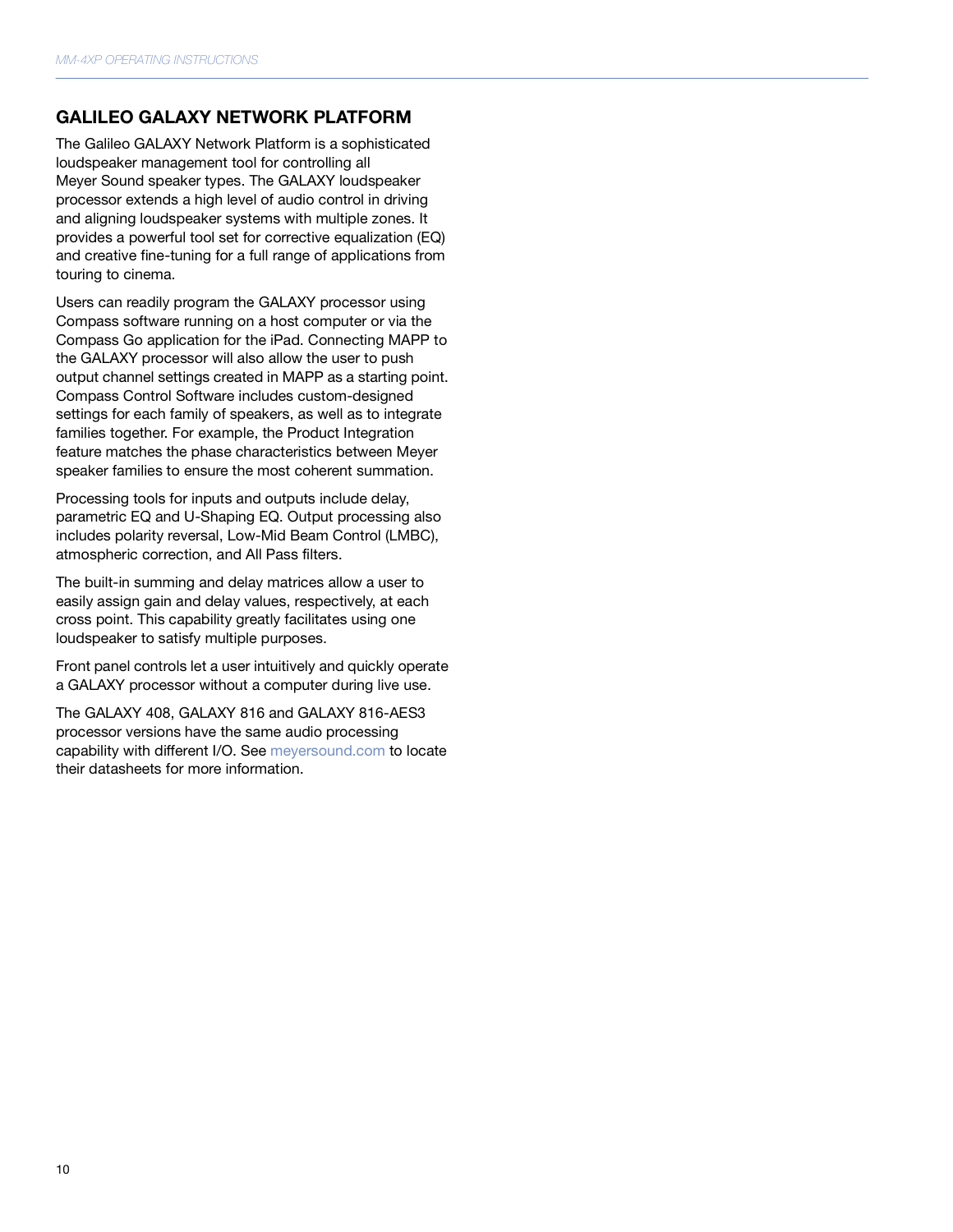# <span id="page-18-0"></span>MM-4XP SPECIFICATIONS

# <span id="page-18-1"></span>MM-4XP ACOUSTICAL, ELECTRICAL, AND PHYSICAL SPECIFICATIONS

| <b>ACOUSTICAL</b>            |                                                                                                                                                                                                                                                                                                                                                                                                                                                                                                                                                                                                                                                                                                                                                                                                                                                                                                                                                                                          |  |  |  |
|------------------------------|------------------------------------------------------------------------------------------------------------------------------------------------------------------------------------------------------------------------------------------------------------------------------------------------------------------------------------------------------------------------------------------------------------------------------------------------------------------------------------------------------------------------------------------------------------------------------------------------------------------------------------------------------------------------------------------------------------------------------------------------------------------------------------------------------------------------------------------------------------------------------------------------------------------------------------------------------------------------------------------|--|--|--|
| <b>Operating Frequency</b>   | 120 Hz - 18 kHz                                                                                                                                                                                                                                                                                                                                                                                                                                                                                                                                                                                                                                                                                                                                                                                                                                                                                                                                                                          |  |  |  |
| Range                        | Note: Recommended maximum operating frequency range. Response depends on loading conditions and room<br>acoustics.                                                                                                                                                                                                                                                                                                                                                                                                                                                                                                                                                                                                                                                                                                                                                                                                                                                                       |  |  |  |
| <b>Frequency Response</b>    | 135 Hz - 17 kHz ±4 dB<br><b>Note:</b> Free field, measured with 1/3 octave frequency resolution at 4 m                                                                                                                                                                                                                                                                                                                                                                                                                                                                                                                                                                                                                                                                                                                                                                                                                                                                                   |  |  |  |
| Phase Response               | 400 Hz - 20 kHz $\pm$ 45°                                                                                                                                                                                                                                                                                                                                                                                                                                                                                                                                                                                                                                                                                                                                                                                                                                                                                                                                                                |  |  |  |
| <b>Linear Peak SPL</b>       | 111.5 dB with crest factor >16.5 dB (M-noise), 109 dB (Pink noise), 111 dB (B-noise)                                                                                                                                                                                                                                                                                                                                                                                                                                                                                                                                                                                                                                                                                                                                                                                                                                                                                                     |  |  |  |
|                              | Note: Linear Peak SPL is measured free-field at 4 m referred to 1 m. Loudspeaker SPL compression measured with<br>M-noise at the onset of limiting, 2-hour duration, and 50 $^{\circ}$ C ambient temperature is < 2 dB.<br>M-noise is a full bandwidth (10 Hz-22.5 kHz) test signal developed by Meyer Sound to better measure the loud-<br>speaker's music performance. It has a constant instantaneous peak level in octave bands, a crest factor that<br>increases with frequency, and a full bandwidth Peak to RMS ratio of 18 dB. The presence of a greater-than (>) sym-<br>bol with regard to crest factor indicates it may be higher depending on EQ and boundary loading.<br><b>Pink noise</b> is a full bandwidth test signal with Peak to RMS ratio of 12.5 dB.<br><b>B-noise</b> is a Meyer Sound test signal used to ensure measurements reflect system behavior when reproducing the<br>most common input spectrum, and to verify there is still headroom over pink noise. |  |  |  |
| <b>COVERAGE</b>              |                                                                                                                                                                                                                                                                                                                                                                                                                                                                                                                                                                                                                                                                                                                                                                                                                                                                                                                                                                                          |  |  |  |
| <b>Horizontal Coverage</b>   | 80° (3 kHz - 14 kHz ±10°); 120° (below 2 kHz)                                                                                                                                                                                                                                                                                                                                                                                                                                                                                                                                                                                                                                                                                                                                                                                                                                                                                                                                            |  |  |  |
| Vertical Coverage            | 80° (3 kHz – 14 kHz $\pm$ 10°); 120° (below 2 kHz)                                                                                                                                                                                                                                                                                                                                                                                                                                                                                                                                                                                                                                                                                                                                                                                                                                                                                                                                       |  |  |  |
| <b>TRANSDUCERS</b>           |                                                                                                                                                                                                                                                                                                                                                                                                                                                                                                                                                                                                                                                                                                                                                                                                                                                                                                                                                                                          |  |  |  |
|                              | One 4-inch cone driver; $4\Omega$ nominal impedance                                                                                                                                                                                                                                                                                                                                                                                                                                                                                                                                                                                                                                                                                                                                                                                                                                                                                                                                      |  |  |  |
| <b>AUDIO INPUT</b>           |                                                                                                                                                                                                                                                                                                                                                                                                                                                                                                                                                                                                                                                                                                                                                                                                                                                                                                                                                                                          |  |  |  |
| Type                         | Differential, electronically balanced                                                                                                                                                                                                                                                                                                                                                                                                                                                                                                                                                                                                                                                                                                                                                                                                                                                                                                                                                    |  |  |  |
| Maximum Common<br>Mode Range | $±5$ V DC                                                                                                                                                                                                                                                                                                                                                                                                                                                                                                                                                                                                                                                                                                                                                                                                                                                                                                                                                                                |  |  |  |
| Connector                    | SwitchCraft EN3 5-pin male (two pins for 48 V DC power, three pins for balanced audio)                                                                                                                                                                                                                                                                                                                                                                                                                                                                                                                                                                                                                                                                                                                                                                                                                                                                                                   |  |  |  |
| Input Impedance              | 10 k $\Omega$ differential between Audio (+) and Audio (-)                                                                                                                                                                                                                                                                                                                                                                                                                                                                                                                                                                                                                                                                                                                                                                                                                                                                                                                               |  |  |  |
| Wiring                       | Pin 1: DC Power (-)<br>Pin 2: DC Power $(+)$<br>Pin 3: Audio Shield, chassis/earth<br>Pin 4: Audio (-)<br>Pin 5: Audio $(+)$                                                                                                                                                                                                                                                                                                                                                                                                                                                                                                                                                                                                                                                                                                                                                                                                                                                             |  |  |  |
| Nominal Input Sensitivity    | $-2.5$ dBV (0.75 V rms) continuous average is typically the onset of limiting for noise and music.                                                                                                                                                                                                                                                                                                                                                                                                                                                                                                                                                                                                                                                                                                                                                                                                                                                                                       |  |  |  |
| Input Level                  | Audio source must be capable of producing +16 dBV (6.3 V rms) into 600 $\Omega$ to produce maximum peak SPL over the<br>operating bandwidth of the loudspeaker.                                                                                                                                                                                                                                                                                                                                                                                                                                                                                                                                                                                                                                                                                                                                                                                                                          |  |  |  |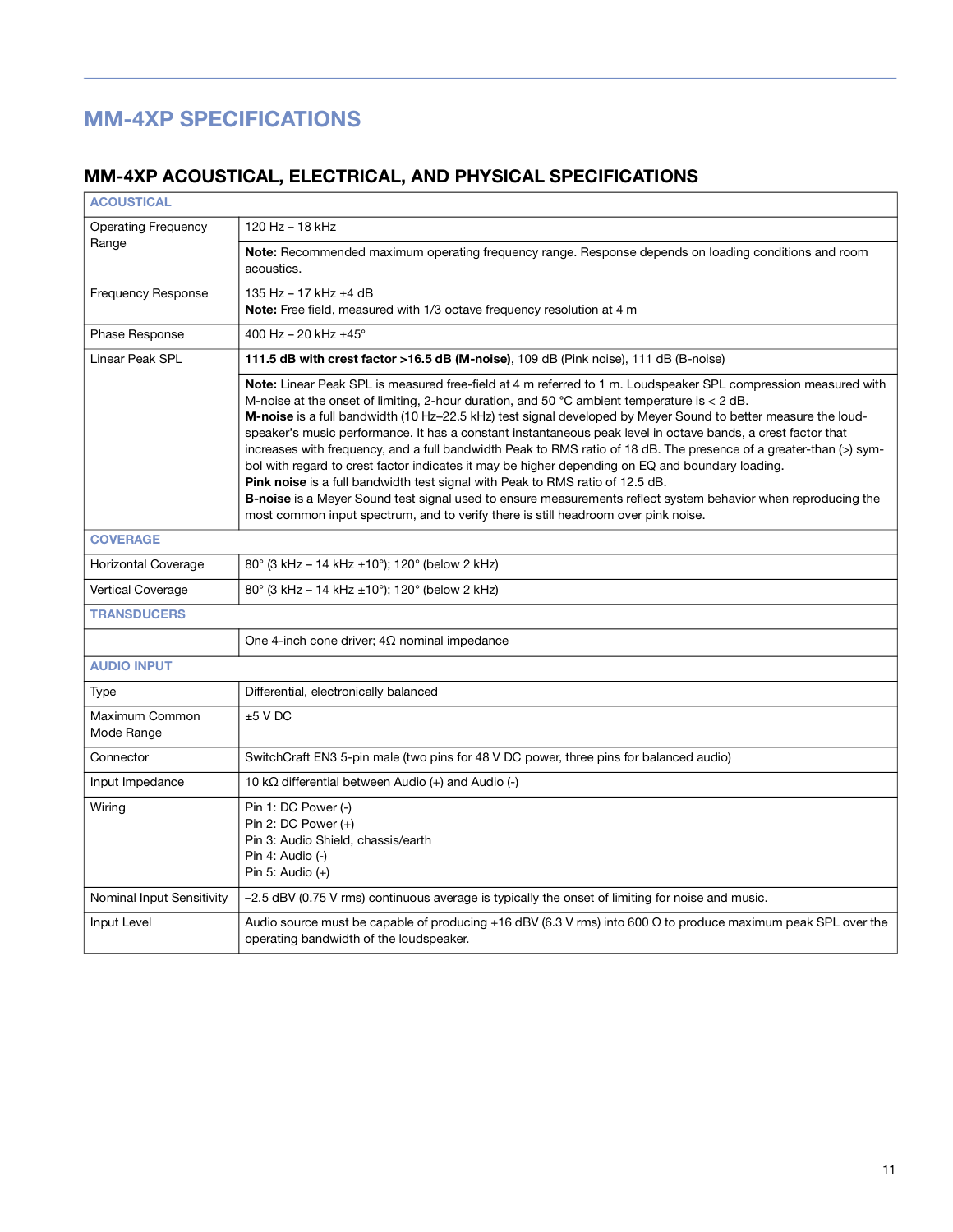| <b>AMPLIFIER</b>                                |                                                                                                                                                                                                                                                                             |                                                |  |  |
|-------------------------------------------------|-----------------------------------------------------------------------------------------------------------------------------------------------------------------------------------------------------------------------------------------------------------------------------|------------------------------------------------|--|--|
| Type                                            | Class D                                                                                                                                                                                                                                                                     |                                                |  |  |
| <b>Total Output Power</b>                       | 440 W peak<br>Note: Peak power based on the maximum unclipped peak voltage the amplifier will produce into the nominal load<br>impedance.                                                                                                                                   |                                                |  |  |
| THD, IM TIM                                     | $< .02\%$                                                                                                                                                                                                                                                                   |                                                |  |  |
| Cooling                                         | Convection                                                                                                                                                                                                                                                                  |                                                |  |  |
| <b>DC POWER</b>                                 |                                                                                                                                                                                                                                                                             |                                                |  |  |
| Connectors                                      | SwitchCraft EN3 5-pin male (two pins for 48 V DC power, three pins for balanced audio, see Wiring above)                                                                                                                                                                    |                                                |  |  |
| Safety Agency Rated<br><b>Operating Voltage</b> | 48 V DC (Meyer Sound IntelligentDC External Power Supply Required)<br>Note: Tolerates voltage drops up to 30% due to long cable runs. Normal operating conditions with recommended<br>cable gauge and length assures peak SPL remains within 2 dB of max SPL specification. |                                                |  |  |
| <b>PHYSICAL</b>                                 |                                                                                                                                                                                                                                                                             |                                                |  |  |
| <b>Dimensions</b>                               | W: 4.04 inch (103 mm) x H: 4.04 inch (103 mm) x D: 5.72 inch (145 mm)                                                                                                                                                                                                       |                                                |  |  |
| Weight                                          | 4.2 lb (1.9 kg)                                                                                                                                                                                                                                                             |                                                |  |  |
| Enclosure                                       | Sealed extruded aluminum with standard white-painted or a black-anodized finish                                                                                                                                                                                             |                                                |  |  |
| <b>Protective Grille</b>                        | Perforated steel                                                                                                                                                                                                                                                            |                                                |  |  |
| Rigging                                         | Two 3/8-inch - 16 side inserts; optional MUB-MM-4XP U-bracket                                                                                                                                                                                                               |                                                |  |  |
| <b>ENVIRONMENTAL</b>                            |                                                                                                                                                                                                                                                                             |                                                |  |  |
| <b>Operating Temperature</b>                    | $0 °C$ to +45 $°C$                                                                                                                                                                                                                                                          |                                                |  |  |
| Non Operating<br>Temperature                    | -40 °C to +75 °C                                                                                                                                                                                                                                                            |                                                |  |  |
| Humidity                                        | To 95% at 45 °C (non-condensing)                                                                                                                                                                                                                                            |                                                |  |  |
| <b>Operating Altitude</b>                       | To 5,000 m (16,404 ft)                                                                                                                                                                                                                                                      |                                                |  |  |
| Non Operating Altitude                          | To 12,000 m (39,000 ft)                                                                                                                                                                                                                                                     | 3K59 OR 3JKB COMMERCIAL<br><b>AUDIO SYSTEM</b> |  |  |
| Shock                                           | 30 g 11 msec half-sine on each of 6 sides                                                                                                                                                                                                                                   |                                                |  |  |
| Vibration                                       | 10 Hz - 55 Hz (0.010 m peak-to-peak excursion)                                                                                                                                                                                                                              |                                                |  |  |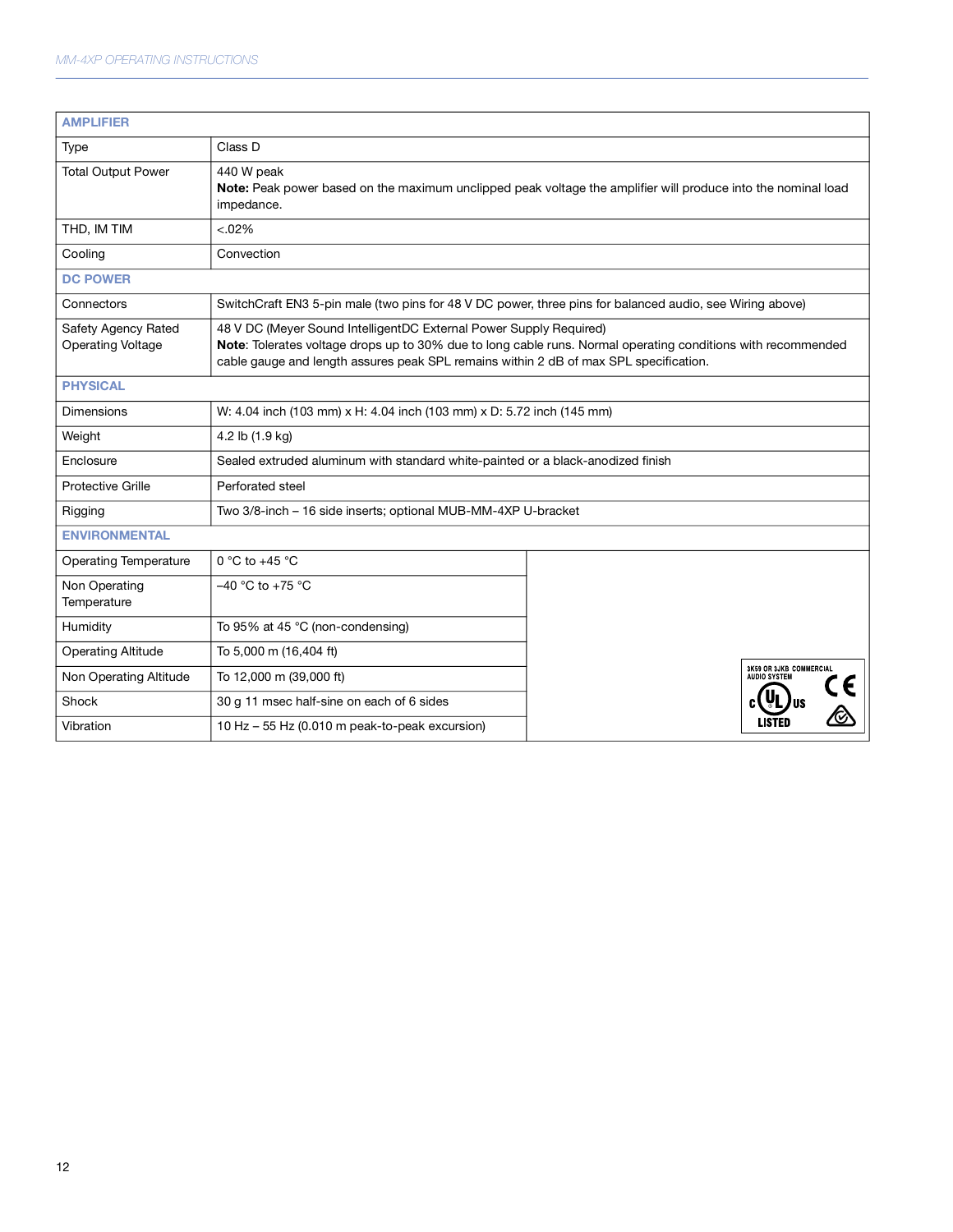## <span id="page-20-0"></span>MM-4XP LOUDSPEAKER DIMENSIONS

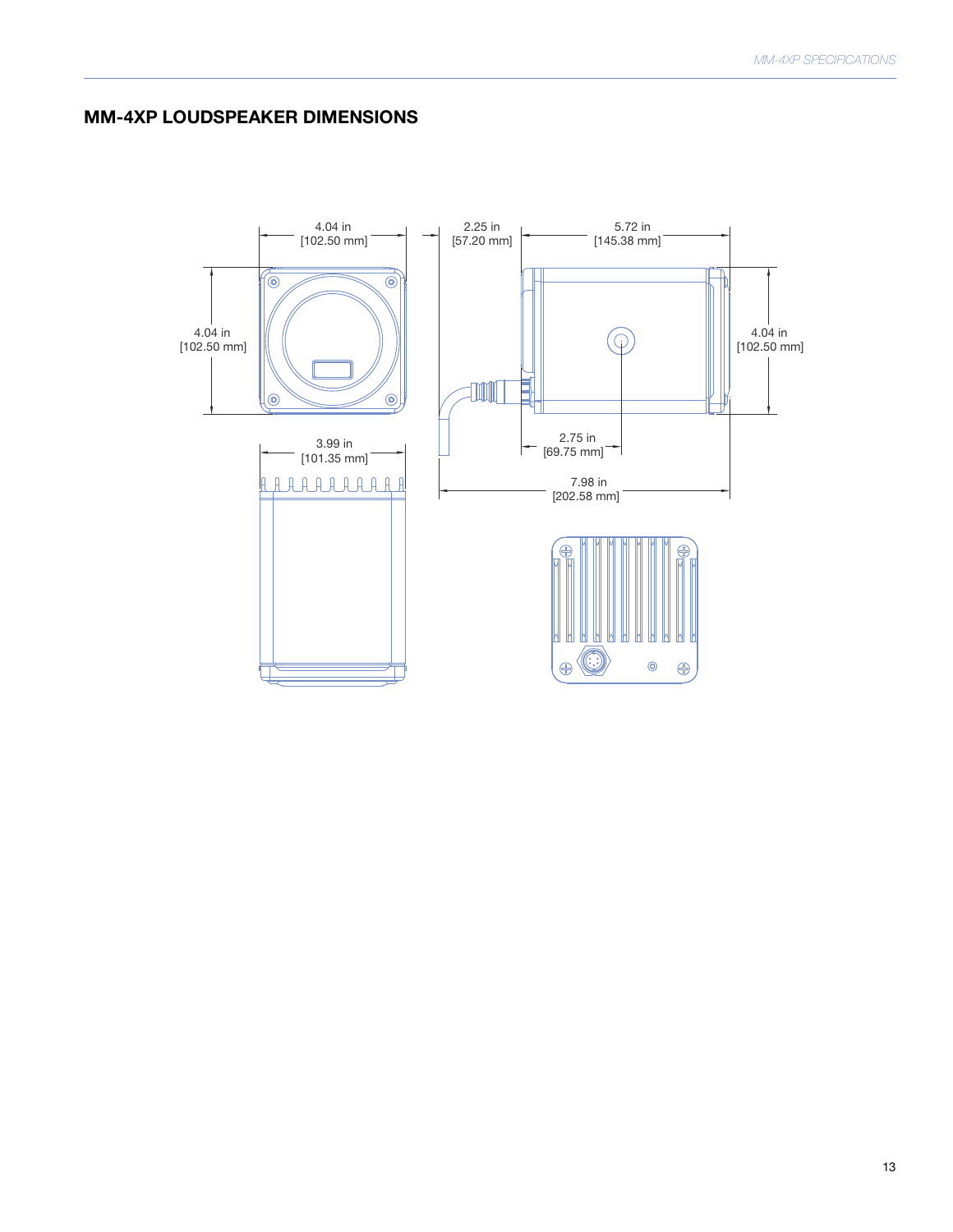## <span id="page-21-1"></span><span id="page-21-0"></span>MUB-MM-4XP DIMENSIONS

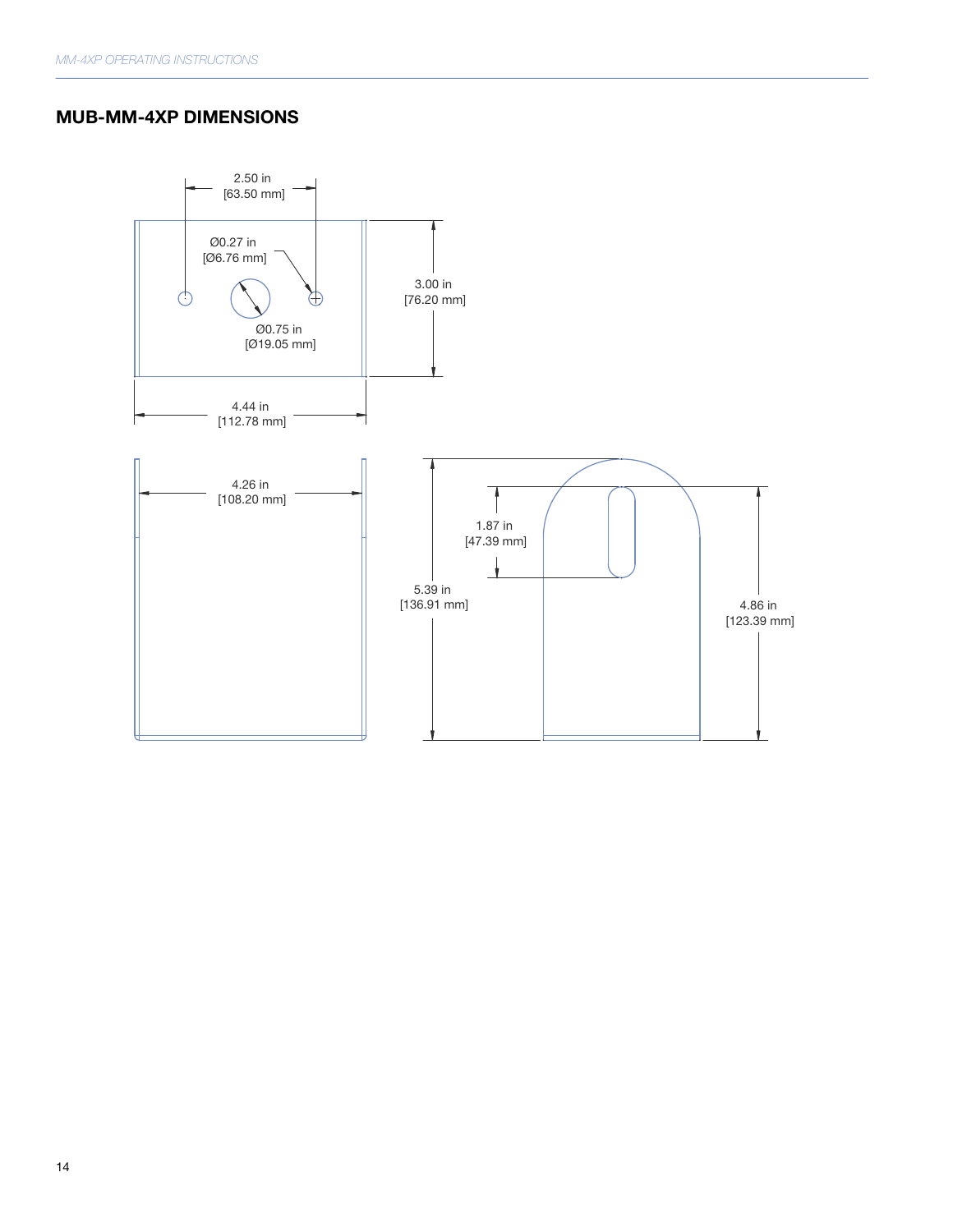# <span id="page-22-3"></span><span id="page-22-0"></span>MM-4XP ACCESSORIES

## <span id="page-22-1"></span>MM-4XP ACCESSORIES



NOTE: [For information about the Meyer Sound Power Supply options, please visit:](https://meyersound.com/product/mps)  [m](https://meyersound.com/product/mps)eyersound.com/product/mps.

The following MM-4XP accessories are available from Meyer Sound.

#### MM-4XP Accessories

| <b>Part Number</b> | <b>Accessory</b>                    | <b>Notes</b>                     |
|--------------------|-------------------------------------|----------------------------------|
| 40.163.003.02      | MUB-MM-4XP Mounting Bracket (black) | Includes black mounting hardware |
| 40.163.003.04      | MUB-MM-4XP Mounting Bracket (white) | Includes clear mounting hardware |

### <span id="page-22-2"></span>MM-4XP CABLE CONNECTORS AND ADAPTERS

The following MM-4XP cable connectors and adapters are available from Meyer Sound.

## MM-4XP Cable Connectors and Adapters

| <b>Part Number</b> | <b>Connector/Adapter</b>                        | <b>Use</b>                                                                                                                      |
|--------------------|-------------------------------------------------|---------------------------------------------------------------------------------------------------------------------------------|
| 484.053            | Phoenix 5-pin female cable mount connec-<br>tor | Connects to the MPS-488P channel output<br>connector (a Phoenix 5-pin male connector).                                          |
| 468.069            | EN3 5-pin female cable mount connector          | Connects to the MM-4XP loudspeaker con-<br>nector (an EN3 5-pin male panel mount con-<br>nector).                               |
| 468.071            | EN3 5-pin male cable mount connector            | Connects to the MPS-488E channel output<br>connector (an EN3 5-pin female panel mount<br>connector).                            |
| 468.072            | EN3 5-pin female inline cable adapter           | Connects to an EN3 5-pin male cable mount<br>connector.                                                                         |
| 468.073            | EN3 5-pin male inline cable adapter             | Connects to an EN3 5-pin female cable<br>mount connector.                                                                       |
| 28.163.033.01      | Cable coupler EN3 5-pin female-to-male          | Joins two cables: one with an EN3 5-pin male<br>cable mount connector to one with an EN3<br>5-pin female cable mount connector. |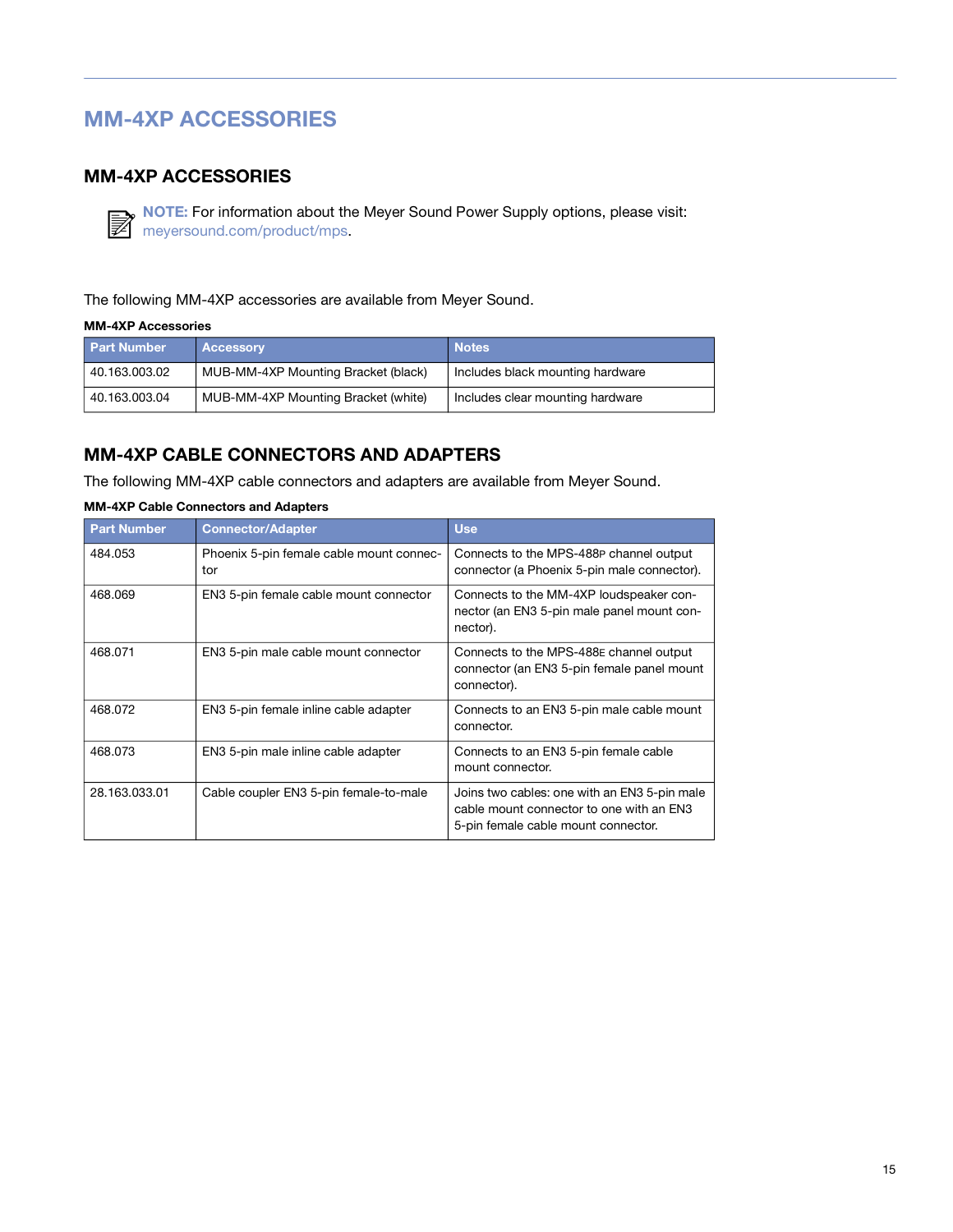#### <span id="page-23-0"></span>MM-4XP CABLES

The following MM-4XP cables are available from Meyer Sound.

NOTE: All MM-4XP loudspeaker cables and bulk cable use Belden 1502R (regular) or Belden 1502P (plenum) cable. Belden 1502 is a composite cable comprised of two 18 AWG wires for DC power, two 22 AWG wires for  $\mathbb{R}$ balanced audio, and one 24 AWG wire for audio shield.

#### MM-4XP Loudspeaker Cables

| <b>Part Number</b> | <b>Cable</b>                                                                                                                                                         | <b>Color</b> | <b>Coating</b> | Length           |
|--------------------|----------------------------------------------------------------------------------------------------------------------------------------------------------------------|--------------|----------------|------------------|
| 524.014            | Bulk (no connectors)                                                                                                                                                 | <b>Black</b> | Regular        | 500 ft spool     |
| 524.015            | Bulk (no connectors)                                                                                                                                                 | White        | Plenum         | 500 ft spool     |
| 28.163.009.01      | EN3 5-pin female to pigtail                                                                                                                                          | <b>Black</b> | Regular        | 10 <sub>ft</sub> |
| 28.163.009.11      | EN3 5-pin female to pigtail                                                                                                                                          | White        | Plenum         | 10 <sub>ft</sub> |
| 28.163.009.21      | EN3 5-pin female to EN3 5-pin male                                                                                                                                   | <b>Black</b> | Regular        | 10ft             |
| 28.163.009.22      |                                                                                                                                                                      |              |                | 20 ft            |
| 28.163.009.23      |                                                                                                                                                                      |              |                | 30 ft            |
| 28.163.009.24      |                                                                                                                                                                      |              |                | 50 ft            |
| 28.163.009.25      |                                                                                                                                                                      |              |                | $100$ ft         |
| 28.163.009.26      |                                                                                                                                                                      |              |                | 150 ft           |
| 28.163.009.31      | EN3 5-pin female to EN3 5-pin male                                                                                                                                   | White        | Plenum         | 10 <sub>ft</sub> |
| 28.163.009.32      |                                                                                                                                                                      |              |                | 20 ft            |
| 28.163.009.33      |                                                                                                                                                                      |              |                | 30 ft            |
| 28.163.009.34      |                                                                                                                                                                      |              |                | 50 ft            |
| 28.163.009.35      |                                                                                                                                                                      |              |                | 100 ft           |
| 28.163.009.36      |                                                                                                                                                                      |              |                | 150 ft           |
| 28.163.033.01      | Cable coupler EN3 5-pin female-to-male (joins two cables: one with an EN3 5-pin male<br>cable mount connector to one with an EN3 5-pin female cable mount connector) |              |                |                  |
| 28.163.009.41      | EN3 5-pin female to Phoenix 5-pin female                                                                                                                             | <b>Black</b> | Regular        | 10 ft            |
| 28.163.009.42      |                                                                                                                                                                      |              |                | 20 ft            |
| 28.163.009.43      |                                                                                                                                                                      |              |                | 30 ft            |
| 28.163.009.44      |                                                                                                                                                                      |              |                | 50 ft            |
| 28.163.009.45      |                                                                                                                                                                      |              |                | $100$ ft         |
| 28.163.009.46      |                                                                                                                                                                      |              |                | 150 ft           |
| 28.163.009.51      | EN3 5-pin female to Phoenix 5-pin female                                                                                                                             | White        | Plenum         | 10 <sub>ft</sub> |
| 28.163.009.52      |                                                                                                                                                                      |              |                | 20 ft            |
| 28.163.009.53      |                                                                                                                                                                      |              |                | 30 ft            |
| 28.163.009.54      |                                                                                                                                                                      |              |                | 50 ft            |
| 28.163.009.55      |                                                                                                                                                                      |              |                | 100 ft           |
| 28.163.033.01      |                                                                                                                                                                      |              |                | 150 ft           |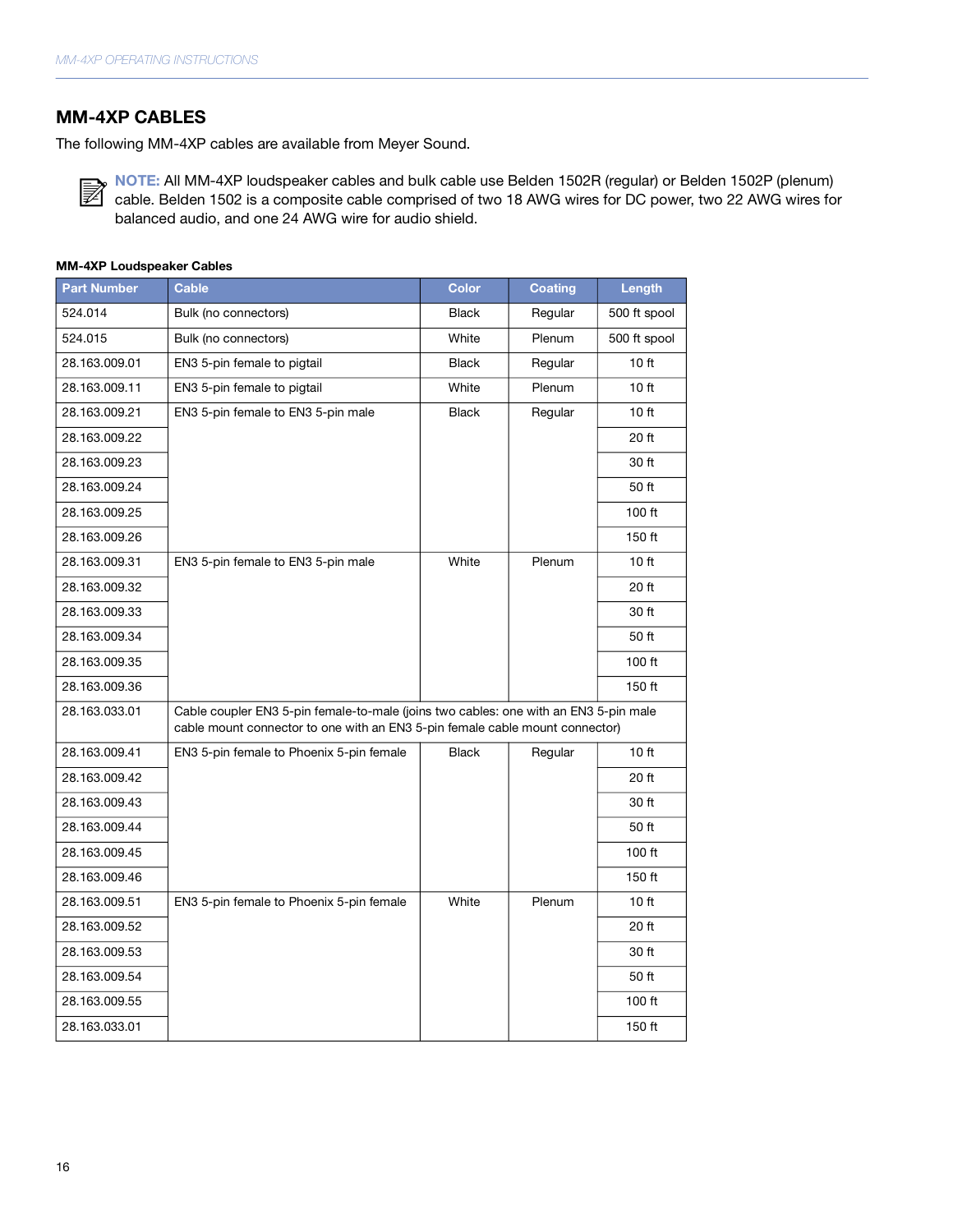# <span id="page-24-2"></span><span id="page-24-0"></span>ASSEMBLING LOUDSPEAKER CABLES

CAUTION: When wiring loudspeaker cables, it is extremely important that each pin be wired correctly. Make sure that the 48 V DC from the external power supply is wired directly (and only) to the 48 V DC pins on the loudspeaker connector, and that the polarity is observed (negative to negative, positive to positive) to avoid damage to the loudspeaker. In addition, make sure that audio pins are wired correctly; polarity reversals for audio signals affect system performance.  $\sqrt{a}$ 

## <span id="page-24-1"></span>ASSEMBLING PHOENIX-TO-EN3 LOUDSPEAKER CABLES

When connecting loudspeakers equipped with EN3 connectors to power supplies equipped with Phoenix connectors, a Phoenix 5-pin female to EN3 5-pin female cable is required. The following procedure documents how to assemble this cable. If starting with an EN3-to-pigtail cable, skip steps 4–7 in this procedure.



Assembled Phoenix-to-EN3 Cable

To assemble a Phoenix-to-EN3 cable:

1. If the cable has not yet been stripped, strip one end of the cable. Strip the outer shielding by 1 inch and then strip the black, red, blue, and white wires by 0.275 inch.



2. Insert the five exposed conductors into the five cable holes in a Phoenix 5-pin female cable mount connector. Use the following wiring scheme.



Pin Destinations for Phoenix 5-Pin Female Cable Mount Connector

3. Secure the conductors by tightening the five screws in the Phoenix cable mount connector. Screws should be torqued to 0.5–0.6 Nm (4.4–5.3 In-Lbs).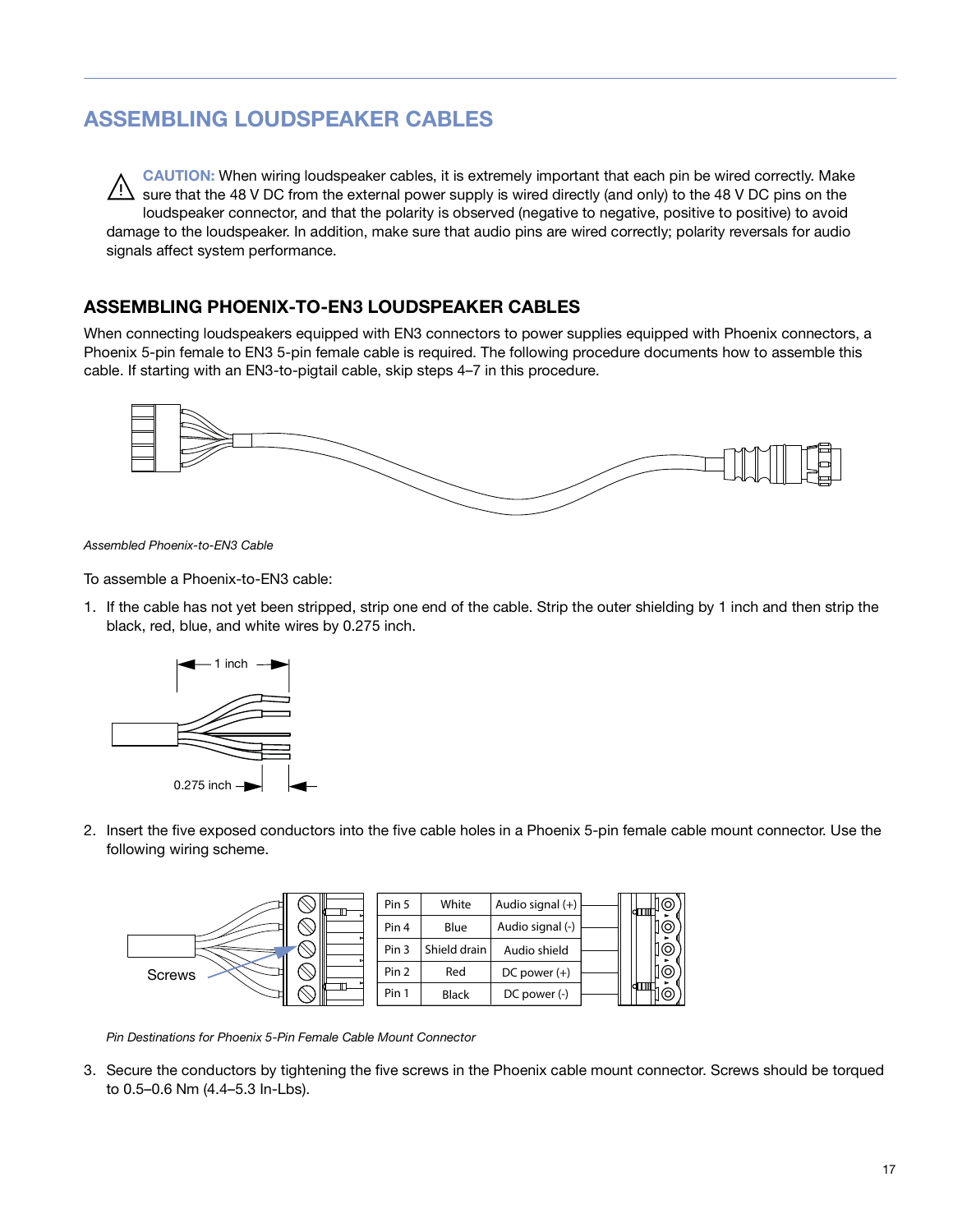CAUTION: Screws should not be tightened while the connector rests in a mating plug. Doing so will damage the contacts. During assembly, the Phoenix connector should only be held in place externally.  $\sqrt{N}$ 

- 4. If the other (EN3) end of the cable has not been stripped, strip the outer shielding 1 inch and then strip the black, red, blue, and white wires 0.275 inch.
- 5. Disassemble the EN3 5-pin female connector and feed the stripped cable through the boot, cable clamp housing, and coupling ring.



EN3 5-Pin Female Cable Mount Connector, Assembled (Left), Disassembled (Right)

6. Solder the five exposed conductors to the five pins on the EN3 cord connector using the following wiring scheme.



Pin Destinations for EN3 5-Pin Female Cable Mount Connector

- 7. Reassemble the EN3 5-pin female connector:
	- Align the coupling ring's side notches with the cord connector's side notches and slide the couple ring onto the cord connector.
	- Carefully insert the end of the cable clamp housing into the cord connector until it locks into place. Snap the cable clamps in the cable clamp housing into their compartments.
	- Slide the boot forward so it covers the cable clamp housing completely.
- 8. Verify the wiring polarity is correct for both cable ends.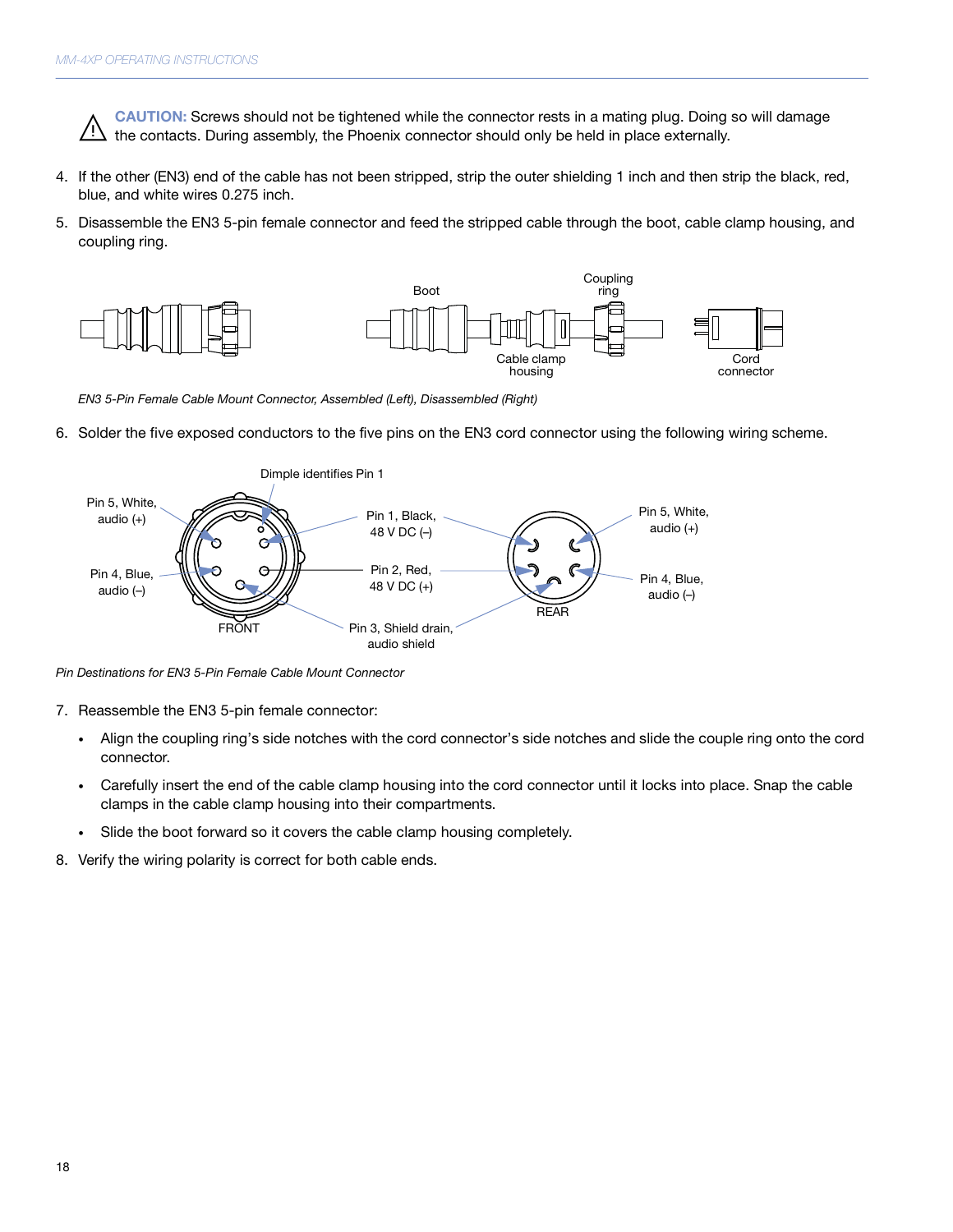### <span id="page-26-0"></span>ASSEMBLING EN3-TO-EN3 LOUDSPEAKER CABLES

To connect the MM-4XP loudspeaker directly to the MPS-488E power supply, you need an EN3 5-pin female to EN3 5-pin male cable. The following procedure documents how to assemble this cable. If you are starting with an EN3-to-pigtail cable (included with the MM-4XP), you can disregard step 5 in the procedure.

NOTE: Cable mount connectors cannot connect to other cable mount connectors. Cable mount connectors ∣∐ì can only connect to panel mount connectors (like those on the MM-4XP and MPS-488E) or inline connectors. To extend cables with EN3 connectors on both ends you can use an EN3 5-pin female-to-male cable coupler.

Assembled EN3-to-EN3 Cable

To assemble an EN3-to-EN3 loudspeaker cable:

1. Disassemble the EN3 5-pin male connector and feed one end of the cable through the boot, cable clamp housing, and coupling ring.





Disassembled EN3 5-Pin Male Cable Mount Connector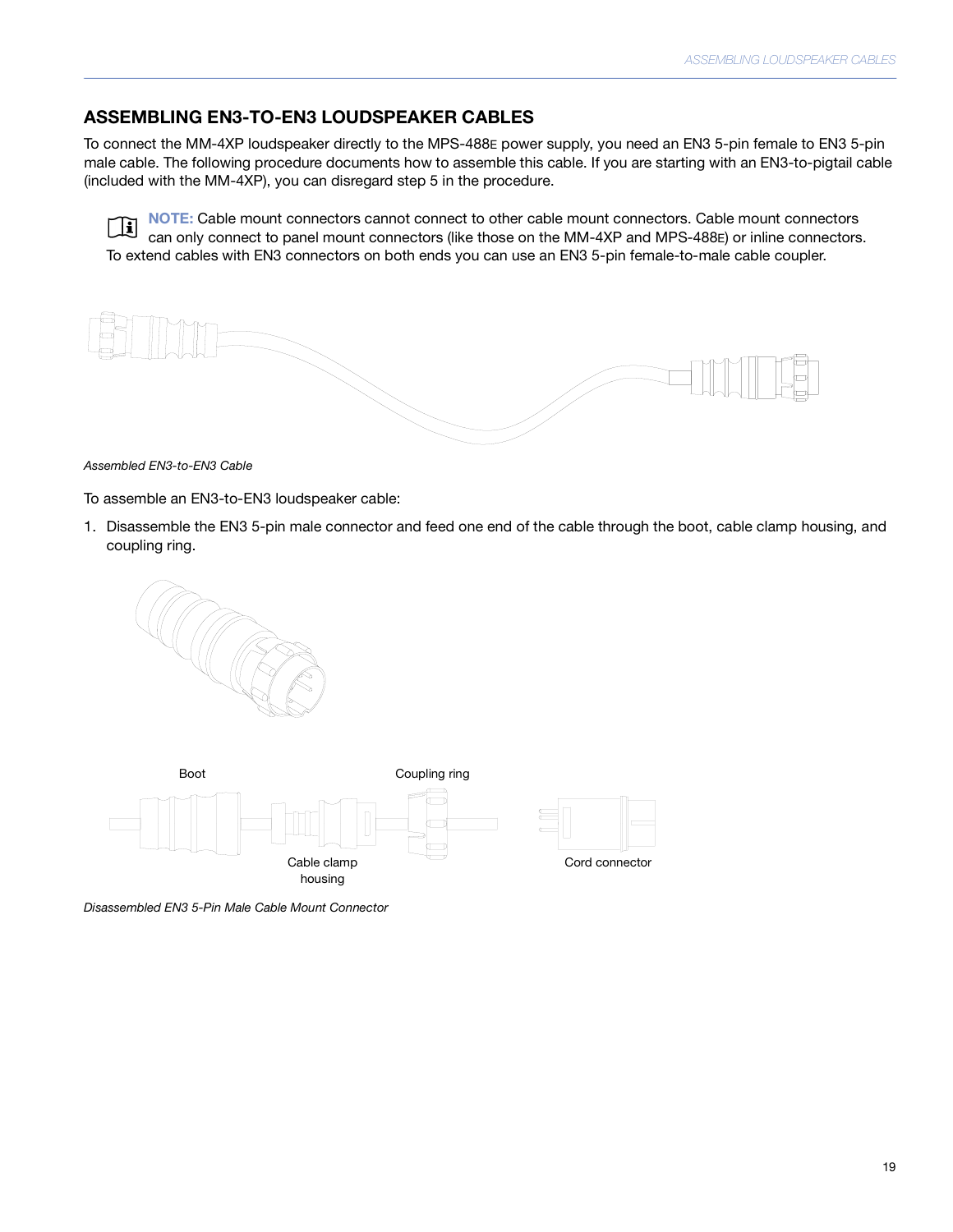2. If the cable has not yet been stripped, strip one end of the cable. Strip the outer shielding by 1 inch and then strip the black, red, blue, and white wires by 0.275 inch.



3. Solder the five exposed conductors to the five pins on the EN3 cord connector using the following wiring scheme.



Pin Destinations for EN3 5-Pin Male Cable Mount Connector

- 4. Reassemble the EN3 5-pin male connector:
- Align the coupling ring's side notches with the cord connector's side notches and slide the couple ring onto the cord connector.
- Carefully insert the end of the cable clamp housing into the cord connector until it locks into place. Snap the cable clamps in the cable clamp housing into their compartments.
- Slide the boot forward so it covers the cable clamp housing completely.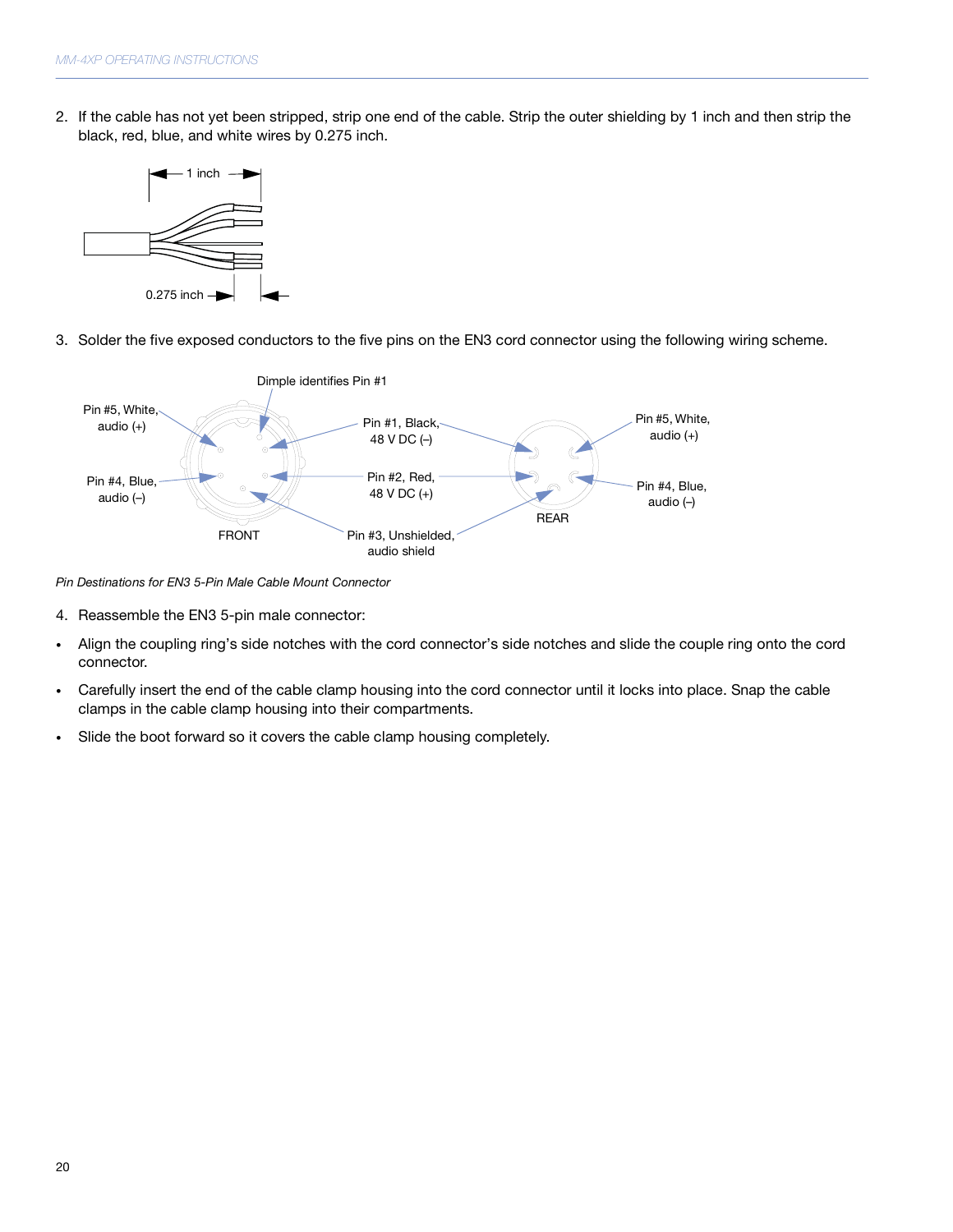5. Repeat the previous steps to attach the EN3 5-pin female connector to the other end of the cable.



Pin Destinations for EN3 5-Pin Female Cable Mount Connector

6. Verify the wiring polarity is correct for both cable ends.